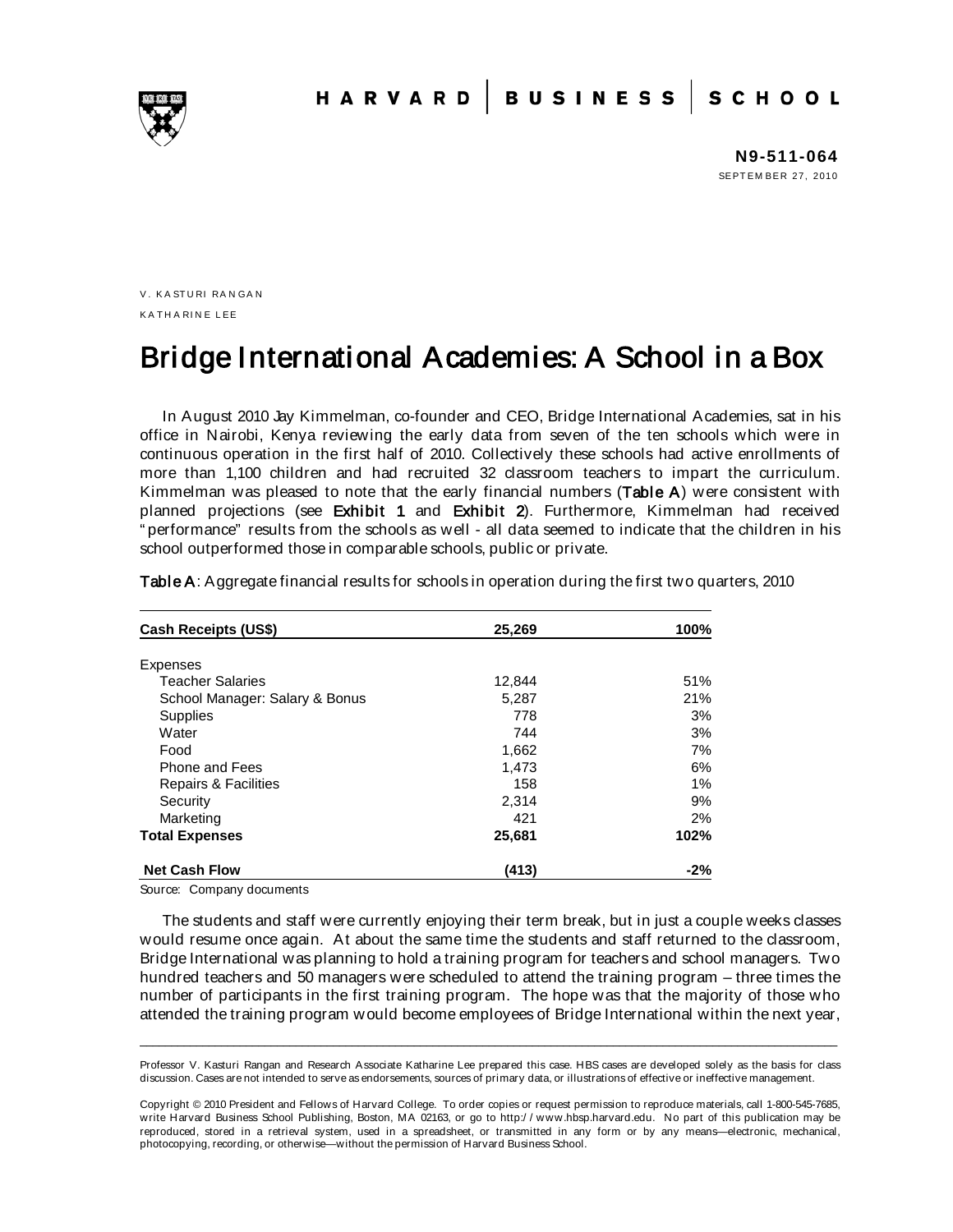thus enabling the company to open additional schools. Even as Kimmelman was finalizing the details of the training program he was also working closely with investors who were planning to invest \$10 million in the company; it looked as though the deal would be complete within the next 60 days. The largest investor was a venture fund focused on the education space (the fund's largest investor was one of the largest worldwide education companies).

While Kimmelman was pleased with everything that was happening at and for his company, he could not help but reflect on his grand vision and what he needed to fix from the early experience in order to reach his final goal.

In 2007 Kimmelman, along with Shannon May and Phil Frei, had founded Bridge International Academies with the objective of operating a franchise-like network of low-cost for profit primary schools to provide access to affordable high quality education for poor families in the developing world. The idea was that by operating a network of schools supported by a strong central headquarters Bridge International would have the scale, experience and capacity to invest in systems of management, support, training and innovation that would allow individual schools to dramatically increase their effectiveness. At the heart of the model was the " School in a Box." The " School in a Box" was developed by the initial team and included all of the tools, curriculum, materials, systems, processes, training programs, research and monitoring needed to open and run an affordable but high quality school. It also standardized operations across all schools.

The first school had opened in 2009, and by August 2010 Bridge International operated a total of 10 schools in the slums of Nairobi. These schools employed 60 teachers and school managers and had 1,500 active students. The company had set a target of operating 3,337 schools by 2018; these schools would serve close to 2.5 million students.

Kimmelman estimated that the size of the potential market in Kenya was 6.1 million students and that the market in the developing world was enormous –for example, the potential size of the market in Uganda was 4.9 million, 5.5 million in Ethiopia and in Nigeria it was an astounding 28 million. Through Bridge International Kimmelman wanted to be able to continue to expand within Kenya as well as into these markets. However, he first needed to determine what adjustments, if any, he needed to make going forward. For example, to date the average school had been able to enroll upwards of 100 students within the first two months of operation, and the average time from conception to operation of a new school was five and a half months. Kimmelman wondered what needed to be done to ensure the quick enrollment rates and building out of schools continued. On the flip side, the churn rate for teachers had been thirty percent higher than anticipated. While data showed this was largely due to issues with communication Kimmelman wanted to be sure, especially with the upcoming training, that he fully understood why teachers were leaving Bridge International and what could be done to decrease the churn rate. More broadly Kimmelman had the following questions: Would the company be able to achieve profitability by 2014 as projected? Were individual schools on target to reach profitability? And, indeed, if the model was on track, what should their strategy be for expansion?

Just out of college Kimmelman had founded a software company and three years later he sold the company (\$20 million revenue) to the publishing giant Houghton Mifflin. Kimmelman wanted Bridge International to be an even greater success. Being a for profit company with a social mission Kimmelman measured success in two ways – providing affordable education to poor families in developing countries and being able to operate at a profit. To date Bridge International had been able to raise \$5 million dollars from both commercial and social investors, and, as noted earlier, it looked as though a second round of investments totally \$10 million would be made by commercial investors in just a short period of time. Together these two rounds of funding would enable Bridge International to fully build out and iterate on its complete school in a box system and open more than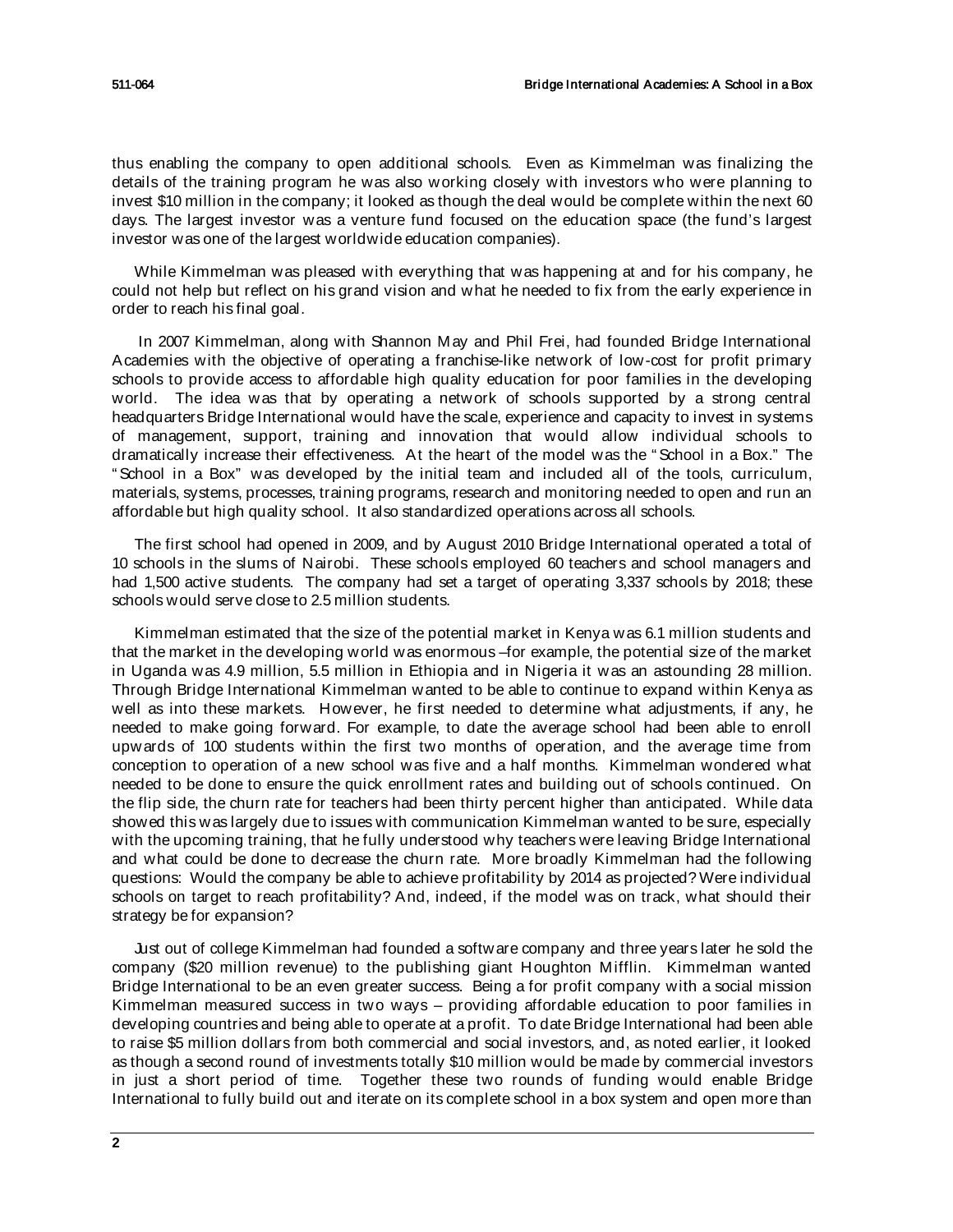300 schools – to reach its target of 3,337 schools Bridge International would need considerably more funding. While Kimmelman knew that the company's social mission was attractive, he also knew that the return on investment, about 20 percent annualized, would be quite attractive to investors as well. Kimmelman wanted to determine how best to obtain future funding.

# The State of Education

In 1990 there were more than 100 million children worldwide who did not have access to primary education. Furthermore there were more than 960 million illiterate adults – a significant obstacle in terms of development and poverty alleviation. In response to these figures, at the 1990 World Conference on Education for All representatives from 155 countries and 150 organizations pledged to provide education for all by 2000.[1](#page-2-0)

By 2000 the number of illiterate adults had dropped to 880 million, but the number of children without access to primary education had increased to 113 million. At the World Education Forum in [2](#page-2-1)000 countries re-committed themselves to the goal of education for all  $-$  this time by 2015.<sup>2</sup>

The 2010 Education for All Global Monitoring Report noted that " While much has been achieved over the past decade, many of the world's poorest countries are not on track to meet the 2015 targets." [3](#page-2-2) According to the report, in 2007 there were 72 million children out of school and 749 million illiterate adults. Furthermore, in twenty-two countries, 30 percent or more of young adults had less than four years of schooling – and millions had left school without acquiring basic skills.  $^4$  $^4$ 

In Sub-Saharan Africa primary school enrollment had increased from 56 percent to 73 percent between 2000 and 2007;<sup>[5](#page-2-4)</sup> however, the region was not on track to achieve the goal of education for all by 2015. In 2007 one in four children in Sub-Saharan Africa did not attend school (more than 32 million primary school aged children); this was almost half of the worlds out of school population.  $6$ 

<span id="page-2-0"></span><sup>&</sup>lt;sup>1</sup> "World Declaration on Education for All," World Conference 1990. *United Nations Educational, Scientific and Cultural* Organization Web site, http:/ / www.unesco.org/ education/ efa/ ed\_for\_all/ background/ jomtien\_declaration.shtml, accessed September 2010.

<span id="page-2-1"></span><sup>&</sup>lt;sup>2</sup> " Dakar Framework for Action," World Education Forum 2000, United Nations Educational, Scientific and Cultural Organization Web site, http://www.unesco.org/ education/ efa/ ed\_for\_all/ dakfram\_eng.shtml, accessed September 2010.

<span id="page-2-2"></span><sup>&</sup>lt;sup>3</sup> United Nations Educational, Scientific and Cultural Organization. Reaching the Marginalized: EFA Global Monitoring Report Paris, France: United Nations Educational, Scientific and Cultural Organization, 2010, p. 5.

<span id="page-2-3"></span><sup>&</sup>lt;sup>4</sup> United Nations Educational, Scientific and Cultural Organization. Reaching the Marginalized: EFA Global Monitoring Report Paris, France: United Nations Educational, Scientific and Cultural Organization, 2010, p. 5.

<span id="page-2-4"></span><sup>&</sup>lt;sup>5</sup> United Nations Educational, Scientific and Cultural Organization. Reaching the Marginalized: EFA Global Monitoring Report Paris, France: United Nations Educational, Scientific and Cultural Organization, 2010, p. 62.

<span id="page-2-5"></span><sup>&</sup>lt;sup>6</sup> Brief: Education in Africa, from United Nations Educational, Scientific and Cultural Organization website http:/ / www.unesco.org/ fileadmin/ MULTIMEDIA/ HQ/ ED/ GMR/ pdf/ gmr2010/ aid-release-ssa-brief-en.pdf, accessed September 2010.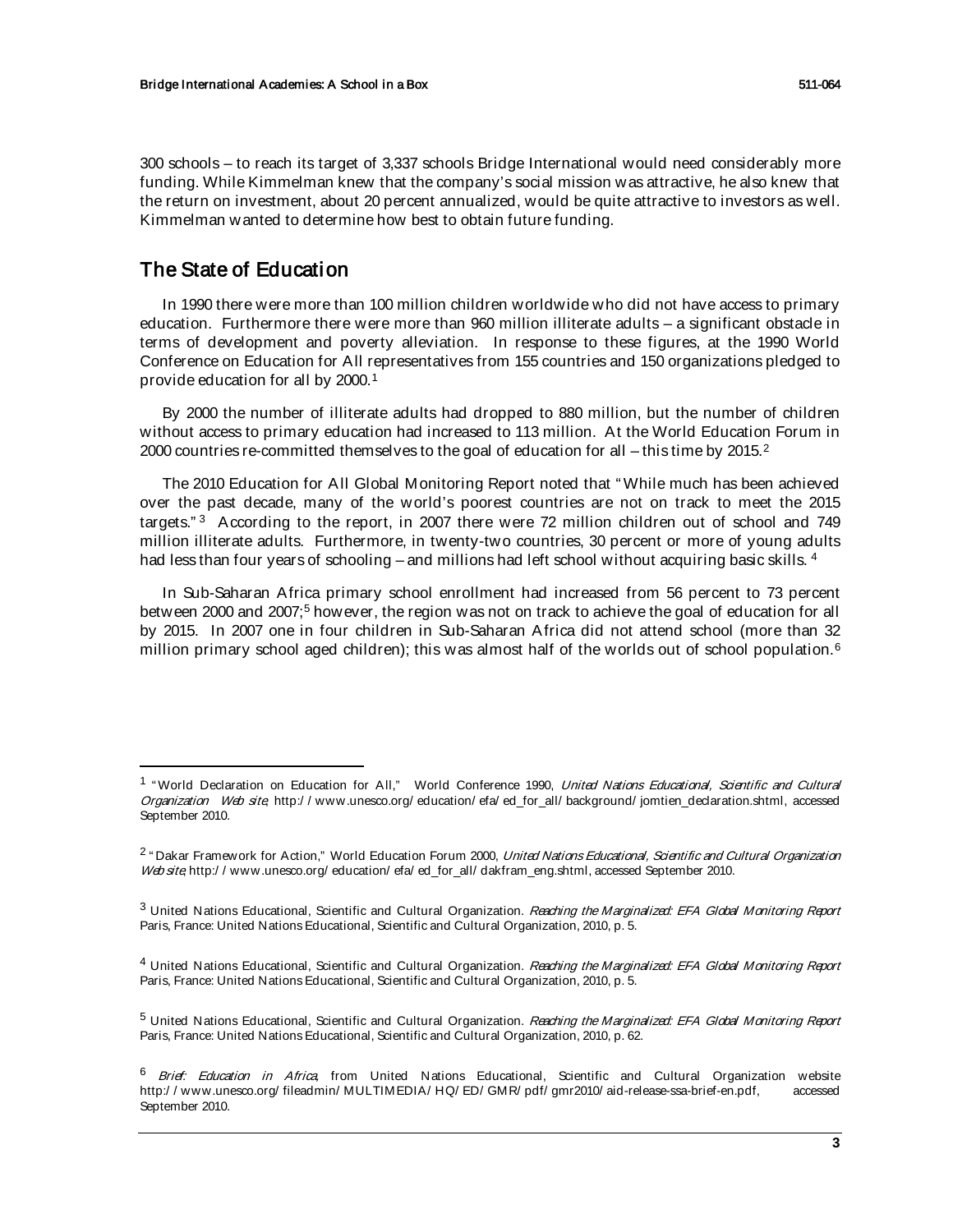Although enrollment rates were increasing, more than 28 million students dropped out of school each year and only one in three students attended secondary school.<sup>[7](#page-3-0)</sup>

Most importantly, for those who did attend school, literacy was not guaranteed - in some countries young adults with five years of education had a 40 percent probability of being illiterate. Overall, the region had the world's lowest literacy rate – only 38 percent of the adult population was literate. [8](#page-3-1)

Only 21 percent of sixth graders across seven countries in Eastern and Southern Africa could read at the desired level. Less than 35 percent of Kenyan sixth graders were considered competent in numeracy.

### Universal "Free" Primary Education

In an effort to achieve education for all, a number of countries decided to make primary education free. These countries included: Malawi (1994), Uganda (1997), Lesotho (2000), Tanzania (2001), Zambia (2002), Kenya (2003) Madagascar (2003), Benin (2004), Mozambique (2004), and Burundi (2005). As a result of these initiatives the number of children who enrolled in primary school skyrocketed – in Kenya enrollment increased by more than 20 percent the first year Free Primary education (FPE) was introduced.

In general, increased enrollment did not result in increased funding. Because of this, schools became increasingly overcrowded, supplies per student decreased, and systems which were already inadequate to start with began to rapidly deteriorate further. According to the United Nations Educational, Scientific and Cultural Organization (UNESCO) in effective classrooms 80 percent of class time was spent on learning (850 to 1,000 hours of instruction per year) – " time on task." However, this did not occur in many classrooms. Kimmelman recalled studies in which researchers, " went with stop watches to observe a number of class rooms. Only 90 minutes on an average, in an entire day, were devoted to instruction. Even in a developed country setting only five percent of kids in any class have the capability to learn by on their own, the other 95 percent need instruction."

Another issue was that of fees. While tuition fees were illegal in countries FPE had been introduced, other fees including desk, exam, fees, and school maintenance fees could still charged. Furthermore, many schools also charged students a number of non-sanctioned fees such as fees for tutoring or teacher " motivation fees." These fees, which many parents were either pressured to pay or were told were mandatory, essentially served as a replacement for tuition. In 2008 and 2009 Bridge International's research department conducted household economic surveys in dozens of the major slum areas in Nairobi and in many areas found that greater than 50 percent of respondents stated that the "free" government education was costing them more than \$3.00 in fees (sanctioned and non-sanctioned) each month. The company's research had revealed that in Kenya, like that in many countries of south Asia and sub-Saharan Africa, " education" was high on the hierarchy of purchased commodities, usually right behind food and shelter.

j

<span id="page-3-0"></span><sup>&</sup>lt;sup>7</sup> Brief: Education in Africa, from United Nations Educational, Scientific and Cultural Organization website http:/ / www.unesco.org/ fileadmin/ MULTIMEDIA/ HQ/ ED/ GMR/ pdf/ gmr2010/ aid-release-ssa-brief-en.pdf, accessed September 2010.

<span id="page-3-1"></span><sup>&</sup>lt;sup>8</sup> Brief: Education in Africa, from United Nations Educational, Scientific and Cultural Organization website http:/ / www.unesco.org/ fileadmin/ MULTIMEDIA/ HQ/ ED/ GMR/ pdf/ gmr2010/ aid-release-ssa-brief-en.pdf, accessed September 2010.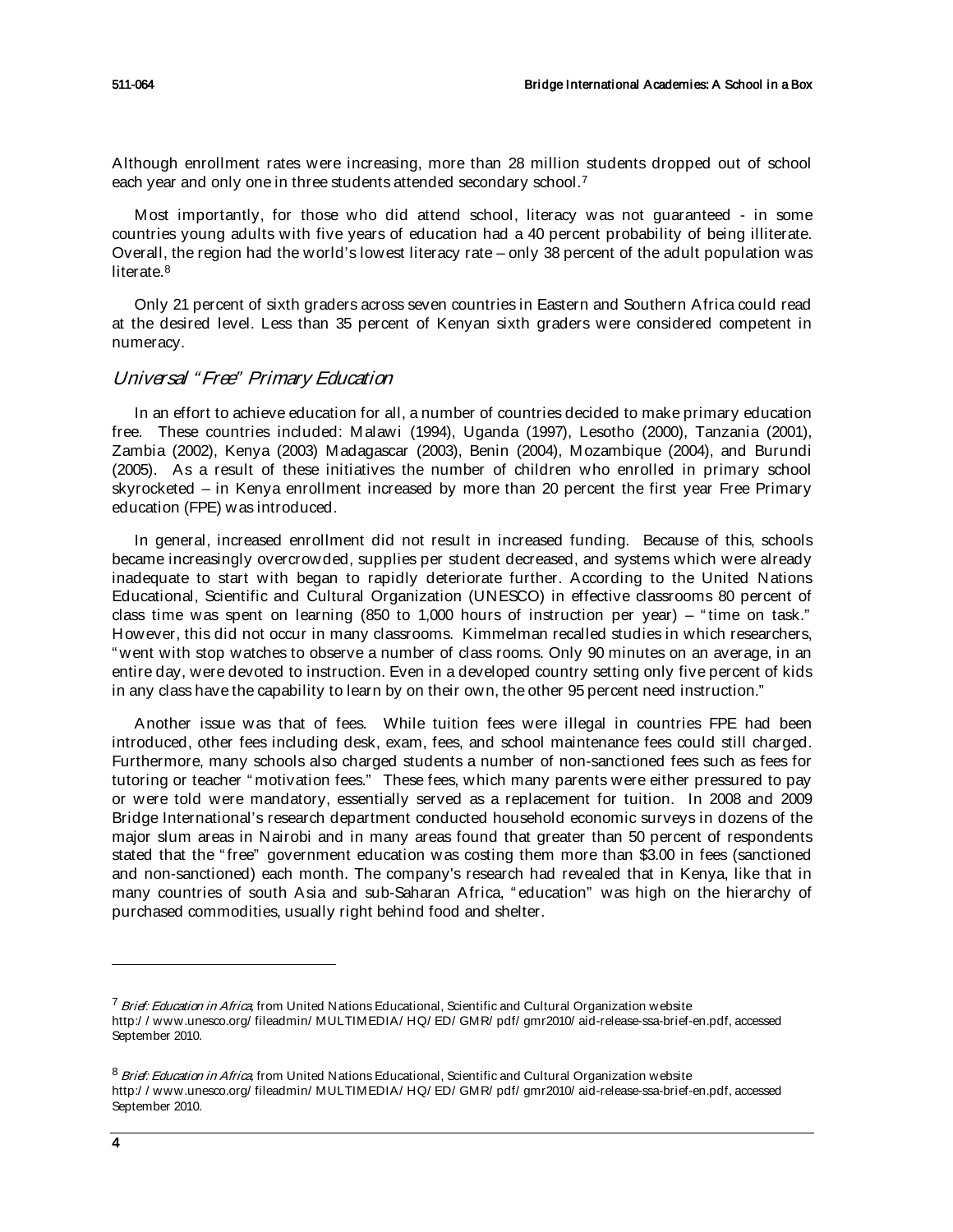### Private Schools

j

The perception that private schools were only for the middle class and the elite was being increasingly challenged by the growing number of private schools targeted at the poor. At these schools the fees were often competitive with the tuition replacement fees of " free" government schools. A 2005 Cato Institute report noted:

In Uganda and Malawi, private schools have 'mushroomed due to the poor quality of government private schools,' and in Kenya 'the deteriorating quality of public education…created demand for private alternatives.' In Sub-Saharan Africa and Asia generally, 'the poor and declining quality of public education has led to growing numbers of parents sending their children to non-state schools' and in south Asia 'this amounts to mass exodus.'[9](#page-4-0)

According to Jay Kimmelman:

In a country like Kenya, in some very poor slum communities, more than 50 percent of the children already go to a private school. Take a community like Kibera for example [a sprawling slum of nearly 750,000 residents in Nairobi], there are only three public schools. Where else will parents send their kids for education? The place is teeming with entrepreneurs running a school here or a school there.

Research studies found that students who attended low-cost private schools targeted at the poor outperformed students attending government schools in both English and mathematics. One study, for example, found that students attending registered private schools outperformed students attending government schools 22 percentage points in mathematics; for English the difference was even more marked. [10](#page-4-1)

Kimmelman explained why private schools had the potential to outperform the government schools:

Private schools can solve the inherent accountability and incentive flaws persisting in the government system. Although in some schools fees are very low, parents who are paying tuition with incredibly scarce and hard-earned funds do not tolerate obvious abuses, including teachers being absent, homework not being assigned and graded, and teachers not using all available instructional time for teaching. For concerned parents, these are all relatively easily observed proxies for what happens in the classroom, and because the schools are run on a forprofit basis, the school manager is held completely accountable to the families of his or her students – usually the sole source of the school's income. Parents not only want to see these proxy measures satisfied but also are focused on the true educational output of the school. As a result, low performing teachers are fired. Both human resources and physical infrastructure of the school are managed with a focus on improving student educational attainment and examination outcomes. Recent studies show that, as a result of this accountability, absenteeism is much lower (less than 10 percent) and instructional time is used more efficiently.

<span id="page-4-0"></span><sup>9</sup> James Tooley and Pauline Dixon. Private Education is Good for the Poor: A Study of Private Schools Serving the Poor in Low-Income Countries (Washington, DC: Cato Institute, 2005) p. 3.

<span id="page-4-1"></span><sup>&</sup>lt;sup>10</sup> James Tooley and Pauline Dixon. *Private Education is Good for the Poor: A Study of Private Schools Serving the Poor in Low-*Income Countries (Washington, DC: Cato Institute, 2005) p. 2.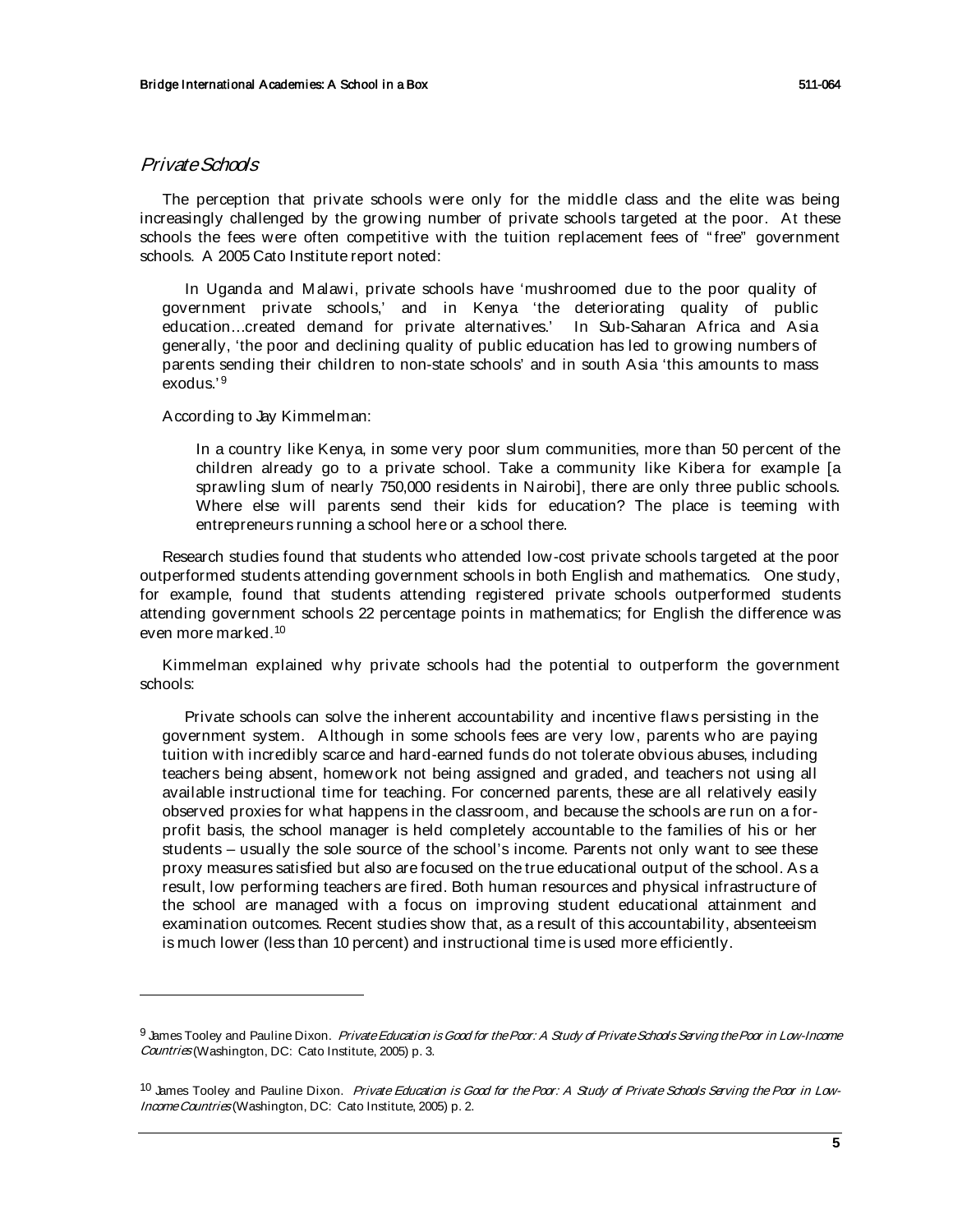# **Background**

A year after graduating from Harvard University with a bachelor's degree in computer science and electrical engineering Jay Kimmelman started an educational software company from his apartment in San Francisco. Just three years later Kimmelman's company, Edusoft, had revenue of more than \$20 million and was the recognized market leader in educational assessment software in the US – at that time the company's educational assessment platform was serving more than three million students in more than 400 school districts. In late 2003 Houghton Mifflin, a Boston-based publishing company, purchased Edusoft. Kimmelman stayed at Houghton Mifflin through 2004 as president of the division and helped to establish Edusoft as a cornerstone of Houghton Mifflin's K-12 assessment strategy.

Around the same time Kimmelman was preparing to leave Houghton Mifflin his then-girlfriend, Shannon May, announced she was moving to China for two years to carryout field research for her PhD in anthropology from UC Berkeley. Kimmelman decided to travel to China with May.

May's expertise was working with and researching the economic transformation of poor and rural communities in developing countries as well as uncovering the underlying drivers of success and failure of local and international community development initiatives. In China May conducted a field research study of a transnational sustainable development project located in the rural farming community of Huangbaiyu located in China's northeastern mountains. Kimmelman and May were married in a traditional three-day Chinese wedding ceremony that was hosted by friends they had made in Huangbaiyu and which was attended by more than 1,000 villagers.

Following their experience in China, May and Kimmelman traveled throughout Asia and Africa researching scalable, transformative solutions to poverty. After considering several options, they decided to start a company focused on providing high-quality, low-cost education to the urban poor in Kenya. Phil Frei, a roommate of Kimmelman's from his San Francisco days, was working in Africa at the time and Kimmelman and May approached him to see if he would be interested in collaborating with them.

After graduating from the Massachusetts Institute of Technology with a BS and MS, Fei moved to San Francisco where he founded and ran a new business unit at IDEO, an international design consultancy, to commercialize and broker new technologies. In 2005, Frei decided to focus his work on applying new business approaches and technologies to existing practices in the developing world, with that in mind he moved to Malawi. In Malawi, Frei led a GTZ-funded organization working with small-holder farmers in the country to adopt a new technology for tobacco-curing barns that reduces by 10 tons per farmer the consumption of wood.

Kimmelman, May and Frei each drew upon their experiences and backgrounds to conceive of and launch Bridge International Academies.

Bridge International was founded in 2007 as a US company; operating a wholly owned subsidiary in Kenya. When Bridge International was founded there was no process by which it could register its school(s) with the government as there was no formal registration in place for what the government considered non-formal schools (since they existed in non-formal settlements like slums). The company's primary mission was to provide high-quality primary education to the lower income segments in developing countries. Bridge International was unique in that it was a for profit company and operated in a manner similar to that of a franchise. More specifically, each Bridge International school was run by an individual School Manager who lived in the community that the school served. While each School Manager was responsible for the performance of their particular school, all of the schools were owned by and were actually the responsibility of Bridge International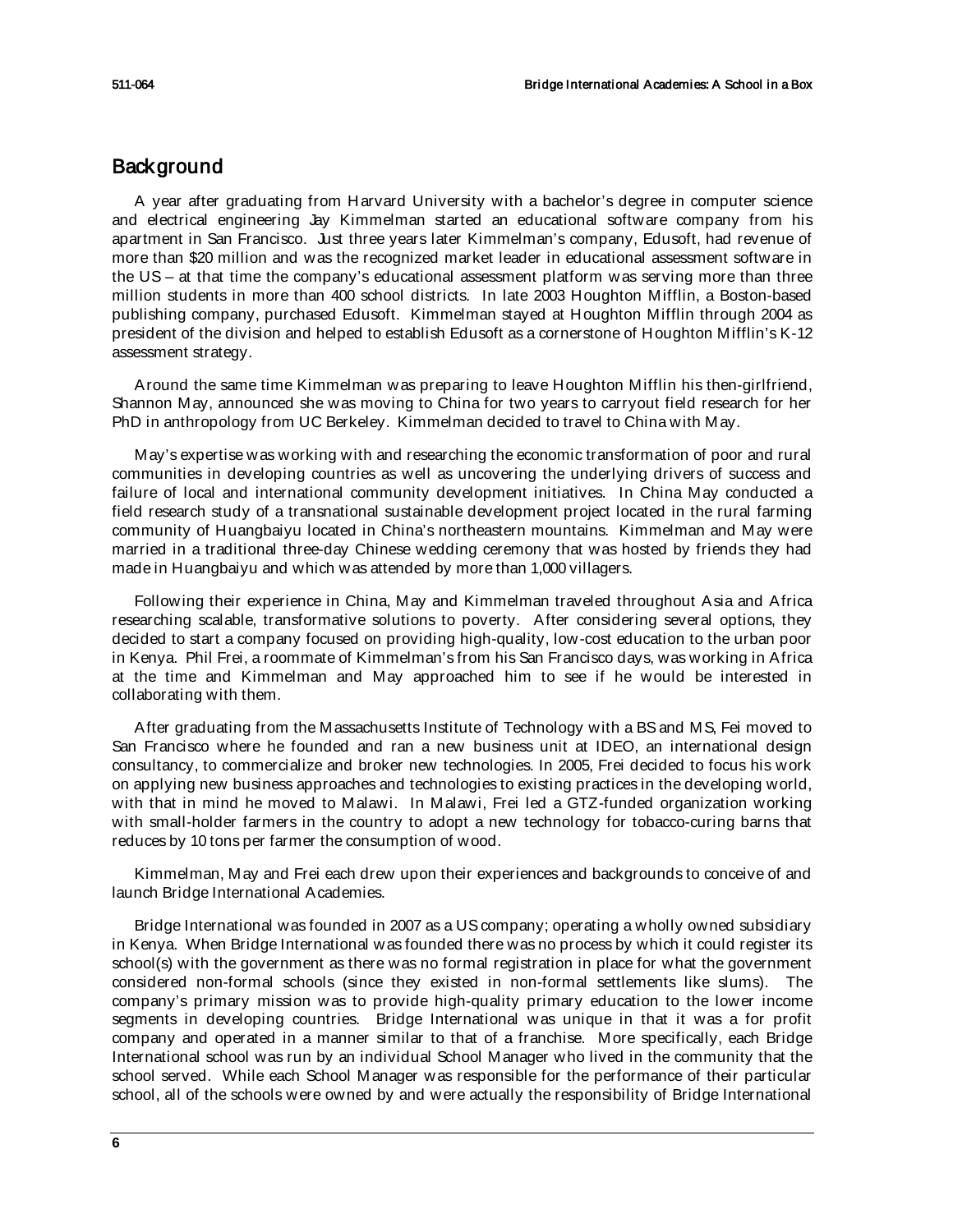Academies. School Managers reported to and were held accountable by Bridge Headquarters for every aspect of the school. School Managers managed the school based on the systems, processes and guidelines that are established by Bridge International Academies.

Bridge International Headquarters maintained a constant relationship with each of the School Managers, monitoring the school and the School Manager for performance, and providing critical support and training services to help make the school a success.

Bridge International decided to focus on primary education. Kimmelman explained why:

Primary education provides students with basic skills which, in themselves, are lifechanging. These skills are literacy (the ability to read with true comprehension), numeracy (the capability of performing basic mathematic calculations that relate to real world situations), and critical thinking (applying logical problem solving skills to complex life situations). If you can provide these skills to not just to one child, but instead can scale access to millions of children, you can transform the quality of life and prosperity for an entire nation or continent.

To reach the greatest number of students, Bridge International had decided to initially, operate schools in areas with a high population density (more than 125 people per square kilometer). In this setting a typical Bridge International school (at scale) looked like the following: 1,000 students in grades pre-K through eight, an average class size of between 55 and 65 students, and a tuition fee of \$4.00 per month (tuition included regular school hours as well as Saturday and morning tutoring). Kimmelman noted that reaching an enrollment of 1,000 took time, but that an individual school would be able to breakeven with enrollment between 200 and 300 students (see Exhibit 1). At the central level, Bridge International projected that it would achieve profitability once its network of schools enrolled 300,000 students (see Exhibit 2).

Kimmelman explained how the company would be able to be profitable while charging students just \$4.00 a month:

Our low tuition makes it so that we have limited resources. However, we are able to leverage these resources by implementing cost effective, but research proven interventions at the individual school level as well as interventions that become cost effective because we are able to leverage them over our entire network of schools.

# Kenya

1

In 2008 the GNI per capita in Kenya was \$730. Forty-six percent of the population lived below the poverty line. The population was young – 43 percent of the population was under 14 years of age, and 21 percent of the population lived in urban areas.<sup>[11](#page-6-0)</sup> With respect to education, 18 percent of primary-school aged children were out of school. Forty-eight percent of girls and 50 percent of boys attended secondary school.

# The Bridge International M odel

Kimmelman, May and Frei researched a number of educational models. Through their research they found substantial evidence that low-cost for-profit schools, if managed correctly, could overcome the problems facing many government schools – a lack of accountability and the absence of incentives for improving performance and educational outcomes. Through their research they also

<span id="page-6-0"></span><sup>11</sup> World Bank, " Kenya at a Glance," World Bank Web site, http:/ / devdata.worldbank.org/ , accessed July 2010.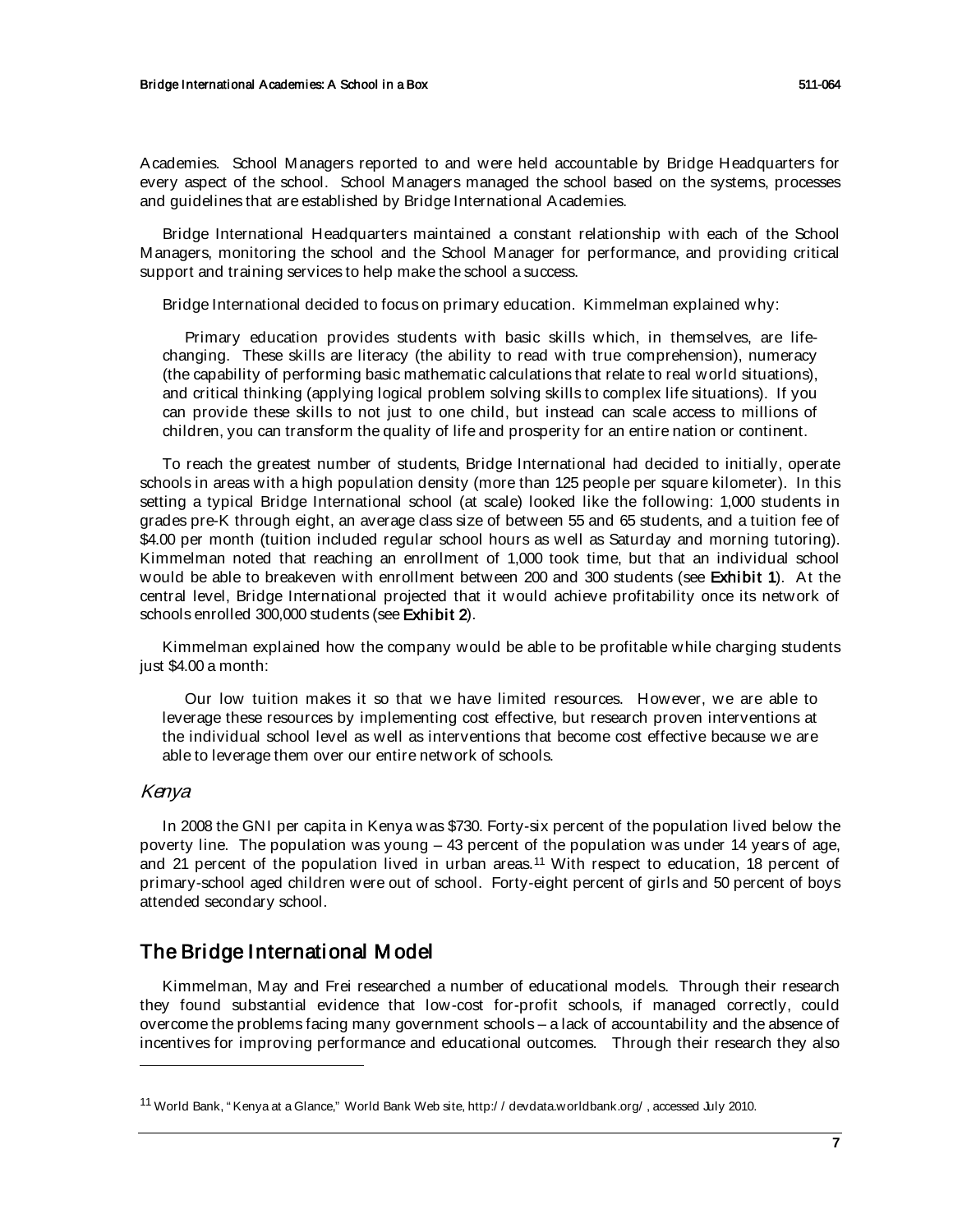found there were several critical challenges that prohibited the burgeoning movement of stand-alone, single-proprietorship low cost private schools from providing high-quality education to the vast majority of poor families. These included a high variance in quality and cost effectiveness of individual schools, a limited capacity to invest in innovation and instructional infrastructure, high initial capital investment barriers, and a reliance on a limited set of uniquely qualified entrepreneurs. According to Kimmelman:

Given these challenges, we decided to develop a franchise-like model that overcomes many of these challenges. It does so by developing a highly effective school unit operating model complemented by extensive training, support and research to provide a complete " school in a box" package for a much broader universe of potential school managers, investing significant amounts in research-driven instructional innovation and management that can be leveraged by individual schools, lowering the cost of instructional support services and educational inputs through economies of scale, and implementing rigorous monitoring and quality control based upon data driven management across our network of schools. At scale, Bridge International's critical focus on the cost effective service delivery of its model and research-based allocation of instructional resources allows school operators to run schools on a profitable basis, while maintaining a financially sustainable business model at the central network level.

# " School in a Box"

As discussed earlier, each Bridge International school was run by an individual School Manager. While each School Manager was responsible for the performance of their particular school, all of the schools were owned by and were actually the responsibility of Bridge International Academies. School Managers reported to and were held accountable by Bridge International Headquarters for every aspect of the school. School Managers managed the school based on the systems, processes and guidelines that are established by Bridge International Academies. These systems, processes and guidelines were spelled out in the " School in a Box" Operating Manual and training program which was provided to each School Manager.

The " School in a Box" was developed by the company and it standardized all operations across the Bridge International network. More specifically, the " School in a Box" standardized instruction by providing lesson plans and scripts for teachers, and standardized the daily operations of the school by providing the School Manager with a detailed manual which outlined how to manage the school's finances and personnel as well as how to interact with students and parents. Additional components of the " School in a Box" included a central payroll and expense processing system and standardized assessment and evaluation tools for students, staff, and for the schools themselves.

# School Operations

# Teachers/Instruction

The largest ongoing cost for operating a private school was teacher salaries. Bridge International maximized the impact of this investment by hiring, training and supporting secondary school graduates instead of relying exclusively on government certified teachers. Kimmelman explained that hiring teachers who did not have government certification did not mean the teachers at Bridge International schools were unqualified:

Looking at the research we found that secondary school graduates without government teaching credentials, but who received short but intensive initial trainings, extensive ongoing support, and monitoring, and are held accountable for results can outperform government certified teachers in terms of their students' educational outcomes.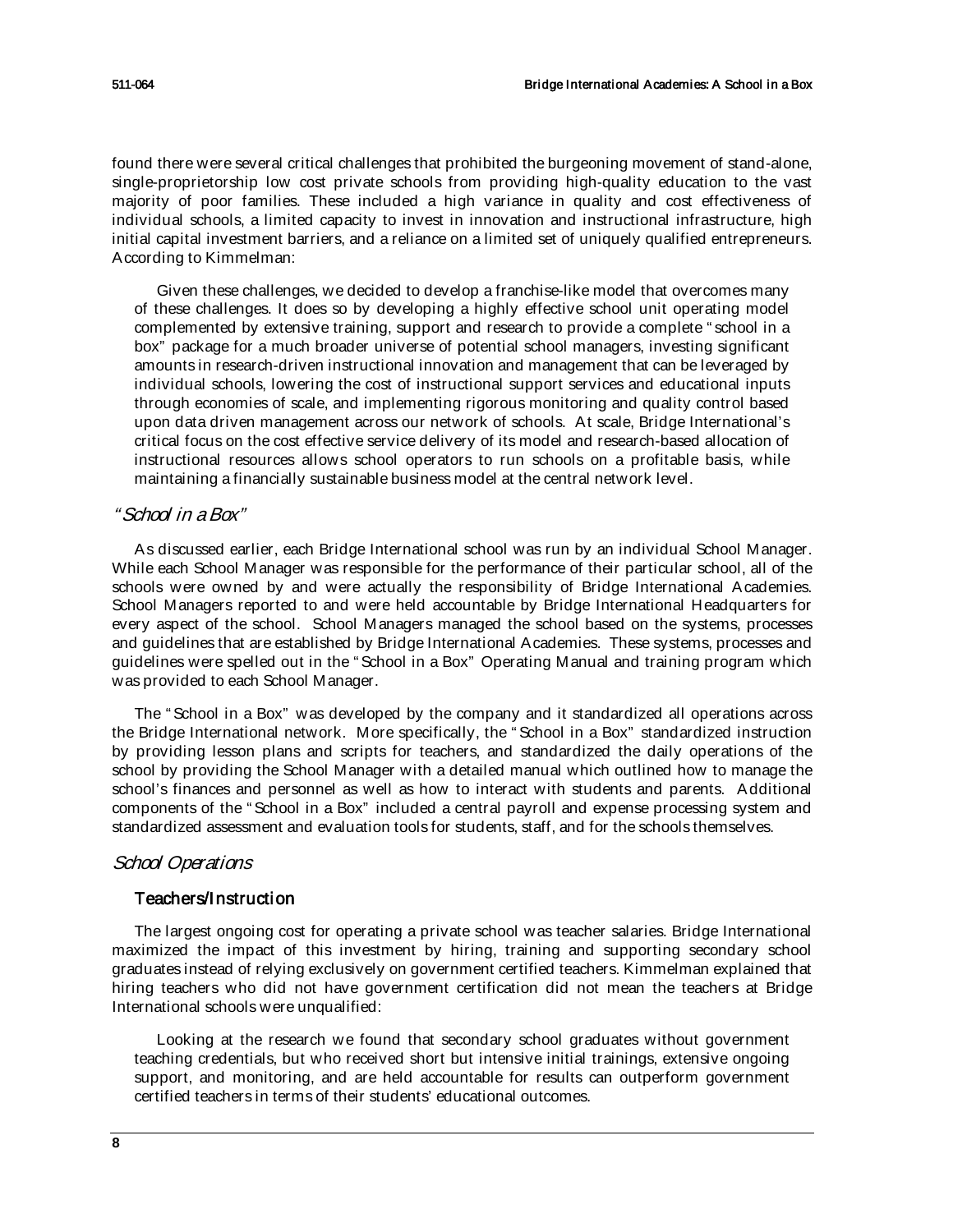All Bridge International teachers were required to complete an intensive training program and received a certificate from Bridge International's teacher training program, the Bridge International Training Institute (BITI). This training program included an intensive full-time induction course that covered the theoretical aspects of teaching, practical hands-on teaching, classroom management, the syllabus, curriculum and dozens of other critical areas.

The fall 2010 training program also planned to include a section where Bridge International teachers would present at the training program. The teachers would present on the realities of being a teacher and working at Bridge International. The churn rate for teachers had been higher than anticipated (30 percent) and one of the main reasons given by teachers when they left was lack of communication. Bridge International hoped that by having current teachers present on the day to day realities of being a teacher and working for the company the churn rate could be reduced.

Teachers who successfully completed and passed the course received a certificate. School Managers selected and hired teachers from the pool of certified teachers.

Teachers who were hired by Bridge International then received additional training - ongoing inthe-field training and professional development. Additionally, teachers were given daily support by the School Manager, and Professional Development Coaches made regular observational and working visits to teachers' classrooms to improve instructional and pedagogical approaches, provide updated training and support, review actual student and class level assessment data, and collaboratively work to solve any issues with a particular teacher or class. Teachers received additional certification from BITI as they passed certain training milestones. The extensive in-thefield training and support was a core component of Bridge International's model.

Bridge International also provided teachers with " scripted" lesson plans. " Scripts" were provided for each lesson and provided teachers with step by step instructions on how to conduct the lesson. For example, the script told the teacher how to prepare for the lesson, how to present the lesson to the students (including what to say and what to write on the board), what homework to assign, and how to quiz or test the students on the material. Exhibit 3 provides examples of these scripted lesson plans.

These lesson plans standardized instruction across all Bridge International schools.

In general, the scope and sequence of the Bridge International curriculum was based on government standards so that Bridge International students were prepared to take national exit exams (in Kenya this was grade or standard eight), however, in the earlier grades Bridge International placed a greater focus on basic literacy, numeracy and critical thinking skills than the government schools.

Regular high-quality assessments standardized across Bridge International schools were delivered on a monthly basis, to provide checkpoints on the progress against specific learning objectives for students, teachers, school management, parents and Bridge International itself. Teachers were trained and supported on an ongoing basis to utilize the results from these assessments during tutoring sessions which were held after each assessment. Detailed student assessment data was regularly collected at the central level for ongoing monitoring and quality assurance across the entire network of schools, in addition to being utilized as part of the continual evolution of Bridge International's training programs, instructional approach and overall school-level model. After analyzing longitudinal student performance data, Bridge International provided regular reports back to school management, teachers and parents highlighting progress and concept-level strengths and weaknesses.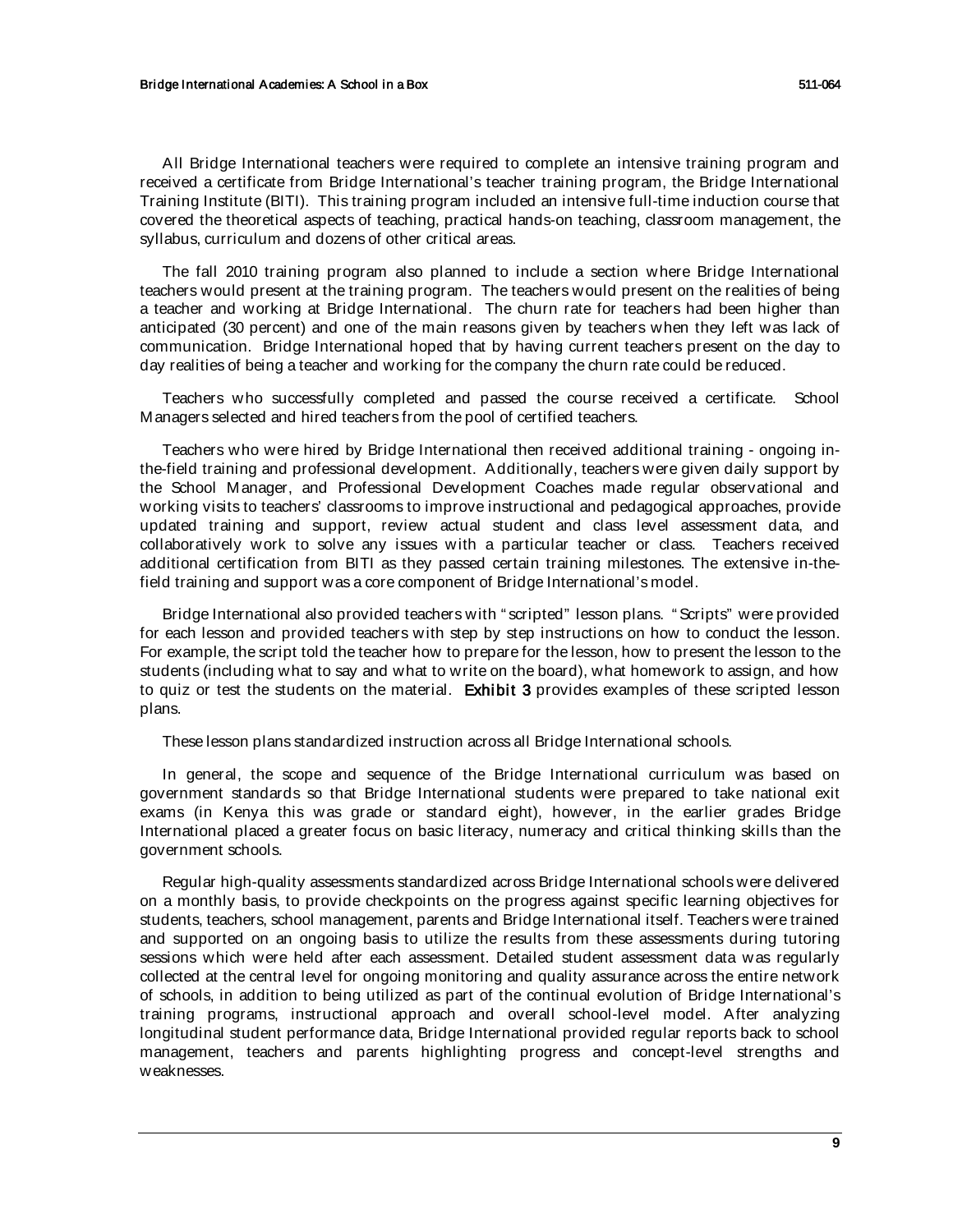# Schedule/Calendar

The Bridge International schools operated for 45 weeks a year and operated six days a week. This calendar enabled students to spend more than 260 days per year in school. The school day was from 7:30 to 5:00 on weekdays, and 9:00 to 4:00 on Saturdays. All Bridge students thus attended school for 54 and one half hours per week.

### Kimmelman noted:

One of our most critical interventions is providing significantly more 'time on task' and 'opportunities to learn' in the classroom. This includes a schedule that accommodates significantly more classroom instructional time and a system of teacher training, support, and monitoring that hold teachers and school management accountable for the performance of the students. The policies of a year round education and an extended school day are not simply a numbers game. They have a very important purpose; to ensure students become high achieving learners. At Bridge International Academies, how well each child does matters above all else. We want every student to achieve success, to not lose information and knowledge, and to be constantly learning and re-learning. So the more they are in school, the higher the chances of that happening. We want to comprehensively educate children by enrolling them into consistently rich and diverse learning experiences, and to keep children in our volatile communities safe and secure within a caring and nurturing school environment.

# School M anagement

Each school was run by a School Manager. The School Manager was required to manage the school based on the systems, processes and guidelines established by Bridge International and he/ she was responsible for the performance of their school.

Bridge International required all School Managers to partake in an initial training program that provided extensive grounding in all aspects of managing the Bridge International school model, coaching on specific financial and management skills needed to operate the school, and significant practical management exposure through the shadowing of other successful school managers. Additionally, school managers were provided with a School Manager's Manual. This manual provided detailed instructions for School Managers on how to carry out the daily operations of the school and how to operate/ grow the school so as to achieve profitability. Sections of the manual included: general management; calendar and schedule; instructional leadership; admissions and payment; expenses and payroll; facilities management; and recruitment and marketing. Exhibits 4, 5 and 6 provide examples from the manual.

School Managers were provided with ongoing monitoring, coaching and support by Bridge International's field support team in field visits to schools during each term and in end-of term review meetings at regional headquarters for extensive support, collaborative problem solving and community building among other school managers. Observations during school field visits was complemented by extensive data collection on all aspects of school operations, including financial records kept in Bridge International accounting diaries, attendance records, randomized surveys of parental satisfaction and student performance that enabled the Bridge International support team to cross-reference, carefully monitor and help improve the performance of individual schools.

The School Manager received a monthly bonus along with their salary. This bonus was dependent on the success of the school. Specifically, the number of students, the number of new students added each month, how well expenses were kept under budget, and if parents made payments on-time or not. Initially Bridge International had provided School Managers with a formula to calculate their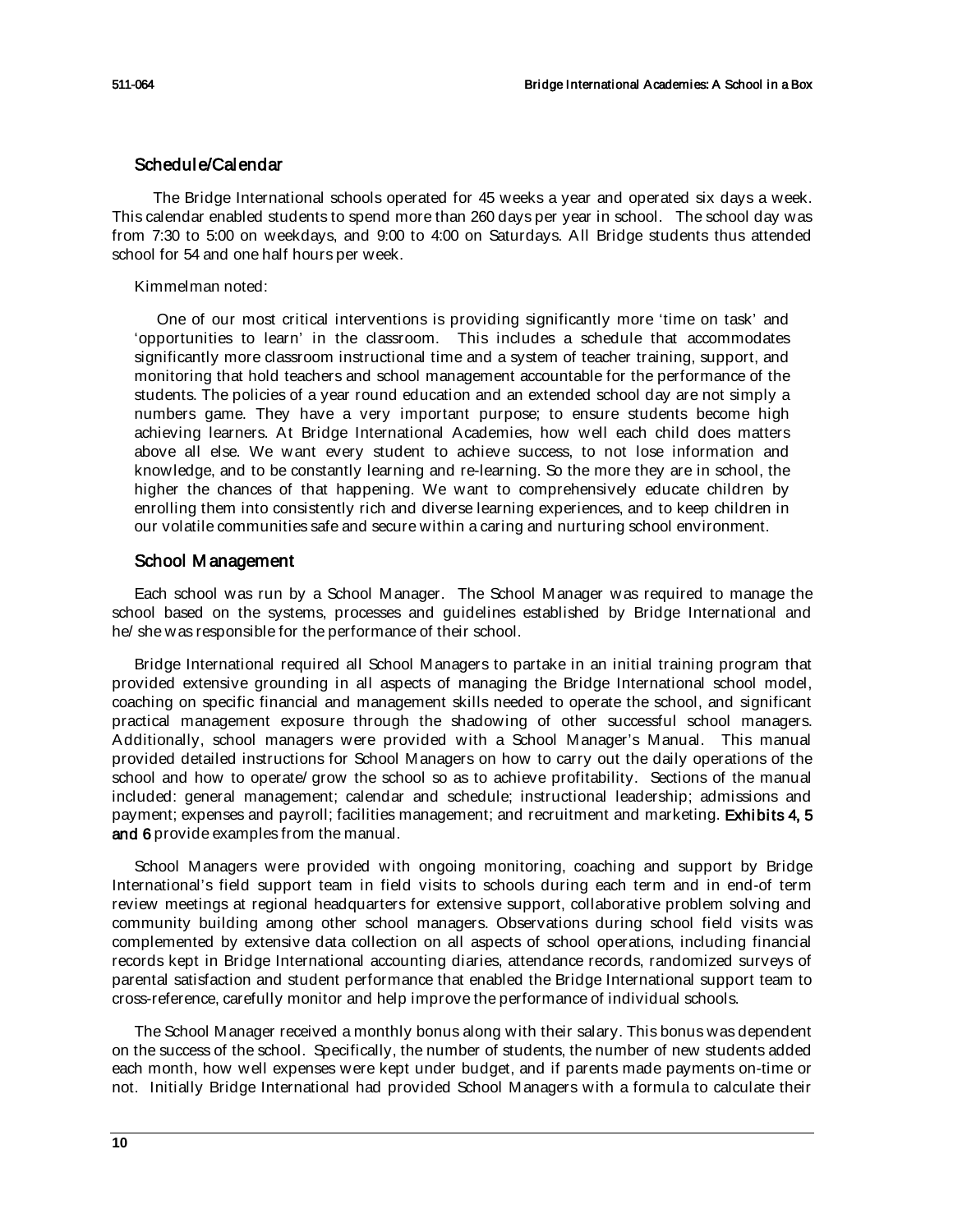bonus and bonus potential. However the School Managers found the calculations to be too complicated. In 2010 Bridge International decided to provide the School Managers with a table which included the inputs discussed above and the corresponding compensation. In the first year half of compensation was from salary, however over time the percentage earned from salary decreased and the percentage earned through bonus increased. In the first year School Managers could earn around \$1500 a year and by year three they had the potential of earning more than \$3,200 per year (Exhibit 1).

# Achieving Profitabil ity

Each school was funded, 100 percent, by school fees. An individual school was projected to reach profitability when it reached enrollment of between 200 and 300 students. Bridge International provided each School Manager with a detailed plan on how to grow his/ her school. The plan detailed class size, the number of classes, grades served, and number of teachers. Exhibit 7 provides the specifics.

# **Headquarters**

In September 2010 Bridge International's headquarters staff totaled 35; this was up from eight one year prior. There were five operational divisions at the headquarters level: school operations; finance, operations and administration; land acquisition and construction; the instructional department; and research and marketing (see Exhibit 8 for an organizational chart and Exhibit 9 for an overview of the services carried out at the headquarters level).

The School Operations Officer, located within the school operations division, served as the direct contact between the School Manager and Headquarters. The School Manager reported to the School Operations Officer and it was this School Operations Officer who managed the relationship between Headquarters and the School Manager, and who was responsible for supporting and ensuring that School Managers are successful at running their schools. Kimmelman explained that it was the responsibility of the School Operations Officer to conduct audits at the school level and to " ensure that the School Manager was operating the school with fidelity." Each School Operations Officer was responsible for between six and eight schools.

Each school was also assigned a Professional Development Coach (PDC). The PDC was responsible for working with the school's teachers and School Manager to insure that the instructional delivery of the school was to Bridge International standards.

The majority of the work carried out by headquarters staff was carried out in the field, that is, at the school. Kimmelman noted that when Bridge International moved forward with launching schools outside of Nairobi field offices would have to be established:

When we start to regionalize our operations we are going to need to establish field offices in each of the regions where we open schools. This is so that our headquarters staff will be able to work directly with the schools, as is a necessary part of our operational model.

The following describes the activities of the finance, operations and administration division and the land and construction division.

# Finance, Operations and Administration

Bridge International had found that in other schools, many school managers spent upwards of 50 percent of their time being a " cash register." That is, they spent their time collecting tuition payments, paying teachers, paying vendors, etc. Bridge International decided to centralize these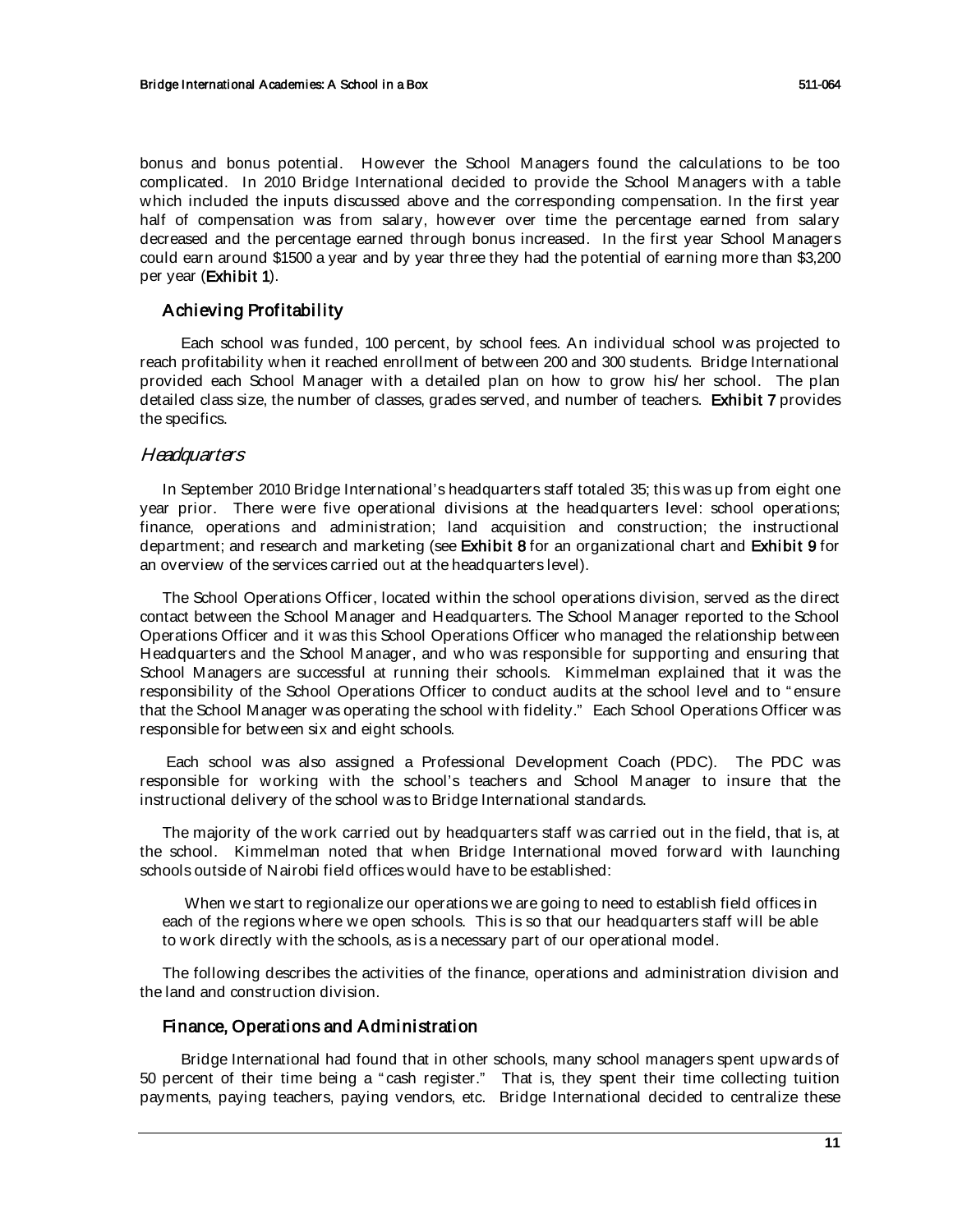functions in an effort to better utilize the manager's time as well as to make the financial management of the schools more efficient. Centralizing the financial management also allowed Bridge International more oversight and reduced the opportunity for corruption.

All schools were made cash-less. Parents could make tuition payments either by using M-PESA, a mobile banking service which enabled them to make a payment using their cell phone, or at an Equity Bank branch (the person making the payment at the bank did not need to be an account holder at the bank). Tuition payments were tracked via SMS messages. Information from the bank and from Safaricom, the operator of M-PESA, was downloaded into a Bridge International database daily. The database tracked all of the fees due for each student, the fees paid, etc.

Daily text messages were sent from the database to the mobile phone of each school manager. The messages told the school manager who had paid, who owed money, etc. Using a specially designed Master Roster form, the school manager could then quickly and efficiently update his/ her records. Using the Company's custom-developed interactive SMS system, the school manager could send specially coded text message at anytime to the central office requesting additional information or to identify errors, reassign payments, change billing for absent students, etc.

With respect to payroll, the school manager would send a text message to the head office requesting payment for a specific teacher. The head office would check to make sure the person was employed at the school and verify the salary. The head office would then make the deposit into the teacher's account. Payments for vendors were conducted in a similar manner.

In addition to financial data, operational and academic data was sent between the school and head office.

Operational data included: student tardiness; total number of student absences; total number of tuitions unpaid; total number of staff late arrivals/ early departures; total number of staff absences; and summary data for cashbox payment categories for the month. This information was used by the head office to determine if there were problems that required additional investigations or conversations. If it was determined that action needed to be taken, a field-level support person would follow-up either by phone or with an in-person visit.

 All Bridge International schools used the same assessments. The following information from the assessments was sent to the head office on a monthly basis: mean academic performance (per class) and the number of students struggling per class (this was defined by a low cutoff threshold). The head office used this information to determine if follow-up was needed - either via phone or inperson.

In addition to the monthly academic data, Bridge International conducted a controlled testing study sampling its schools along with a dozen additional schools that served similar populations. The assessments were carried out by an external "assessor team." The team would go to each school to individually assess the students in reading and other subjects, and proctor and administer written exams. This data was collected by the head office on a term basis and was used to evaluate the overall progress of Bridge International schools and programs. Preliminary indications from the study show that Bridge Students substantially outperformed their peers by 30 to 100 percent on core reading skills.

# Land Acquisition and Construction

Bridge International made the decision not to rent space, but rather to purchase land and to construct schools. Rather than rely on another company to seek out available land, Bridge International operated its own real estate division – the division was responsible for identifying plots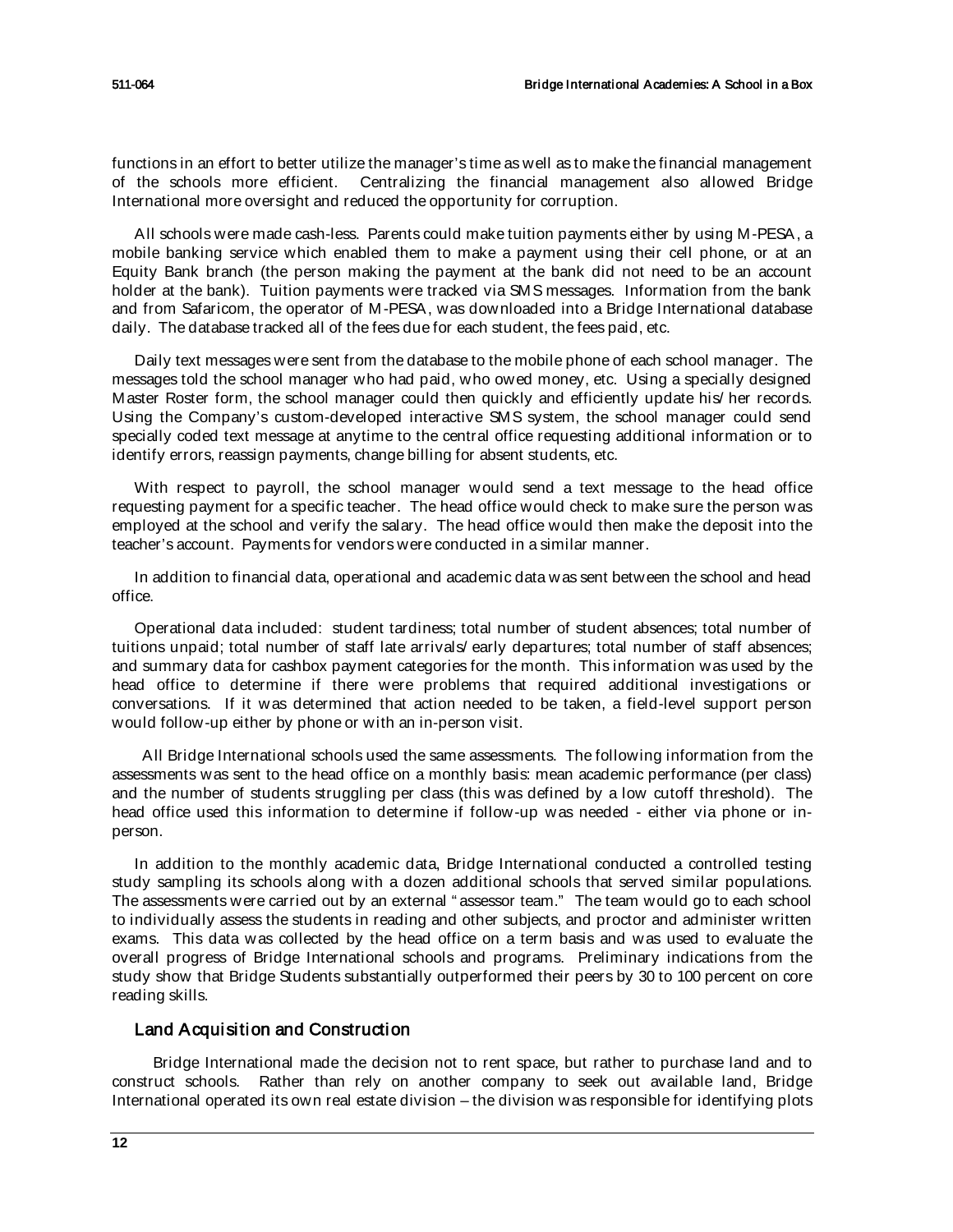of land which would be a good location for a school, building a knowledge base of available plots and prices, determining if the land was titled land, and negotiating the purchase of the land (see Exhibit 10 for a more detailed description of the land acquisition process). Prior to purchase, Bridge International's research team did a complete and detailed assessment of the local community, cost competitiveness of its schools, economics of households, parent's desire for new schooling options, important variables related to the specific plot, such as security, etc, to determine if the plot is viable for a school.

Much of the land Bridge International purchased was not titled land. This meant that although Bridge International purchased the land, it did not hold a title to the land.

Once the land was purchased, construction began. In Kenya schools were constructed of iron sheeting around wooden frames and concrete floors. The cost of building one classroom was around \$2,000. Construction materials comprised \$1,850 of the total cost, the remainder included the costs of the blackboards and other materials needed to complete a classroom, as well as amortized cost of central infrastructure (latrines, office), and construction management (see Exhibit 11 for images of a completed school and operational classroom). Kimmelman described the construction:

For each school we purchase a plot of land that will enable us to build a school that will accommodate between 800 and 1,000 students. However, we begin by building just five classrooms, as the number of students increases we add classrooms. We have designed our schools so that local construction managers are trained to build them with the kind of instructions that you would see Ikea. Because of this it is easy to assemble a school and to add to a school – and it is cost-effective.

# Scaling

Bridge International had developed its model with the idea that it would expand. The three founders had developed a framework to determine where to scale. The framework considered the following factors: need; size of the population of school-aged children; population density, acceptance of/ opinion of private schools; and the general stability and infrastructure of a given location (a country in general and a given location within a specific country).

While Bridge International hoped to expand across the developing world, it anticipated it would first expand within Sub-Saharan Africa. It therefore evaluated the countries of Sub-Saharan Africa against the above described factors. Based on these factors the following countries formed Bridge International's initial target list: Kenya, Uganda, Ghana, Nigeria, Malawi, and Ethiopia. Table B shows the possible addressable market in each of these countries.

| Country           | Overall    | Approx     | $%$ of      | Currently     |
|-------------------|------------|------------|-------------|---------------|
|                   | Population | School     | Population  | Addressable # |
|                   |            | Aged       | $living >=$ | of Students   |
|                   |            | Population | 125/sg km   |               |
| Kenya             | 38M        | 7.6M       | 80%         | 6.1M          |
| Uganda            | 31M        | 6.3M       | 78%         | 4.9M          |
| Ghana             | 23M        | 3.9M       | 58%         | 2.3M          |
| Nigeria           | 146M       | 35M        | 80%         | 28M           |
| Malawi            | 14M        | 2.6M       | 78%         | 2M            |
| Ethiopia          | 83M        | 9.2M       | 60%         | 5.5M          |
| SubSaharan Africa | 800M       | 130M       |             |               |

### Table B: Potential Market, by Country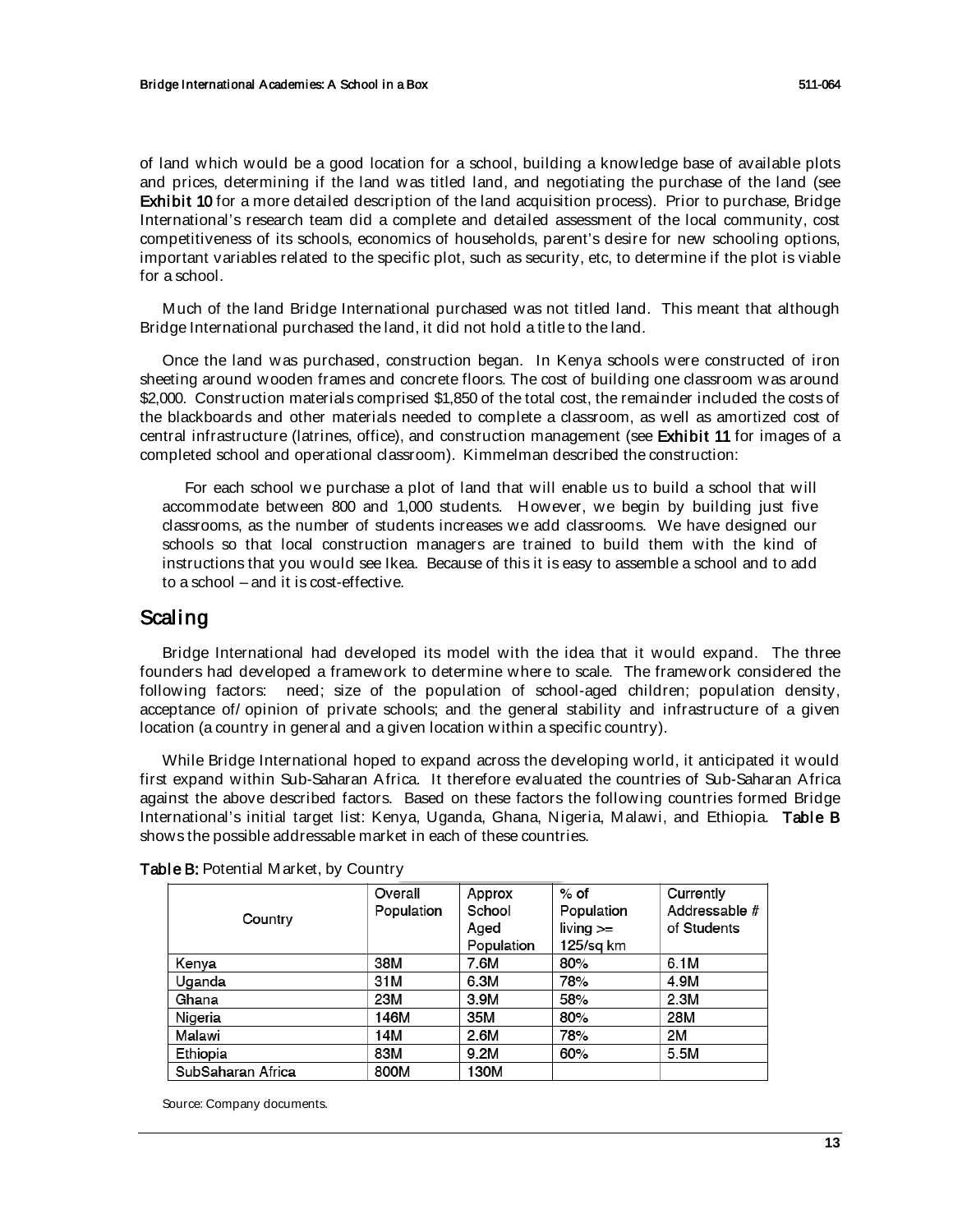# The Way Forward

" Our biggest challenge," Kimmelman explained, " is that we need to ensure we standardize everything. If we want to be able to operate like McDonald's we need to be sure that we systematize every process, every tool – everything we do. As we scale and regionalize operations this is especially important and it is something we have come to struggle with on a daily basis."

To date Kimmelman was pleased with many things including the quick enrollment rates, the performance indicators, the funds the company had been able to generate, and the time it took to get a school operational. He was also, generally, pleased with the performance of the staff and the growth of the company. Over the next several months and year, however, there were a number of key events which would test the company. In the immediate future there was both the training program for new teachers and managers and the second round of funds, \$10 million. The influx of capital, human and financial, would enable Bridge International to scale. As the new sites would be outside of the Nairobi slums (where all of the current schools were located), Bridge International would have to regionalize operations and establish field offices. The big questions for Kimmelman were:

- Was the model he had created, along with the company's co-founders, truly scalable?
- Were there were any glaring risks or stumbling blocks that he and his team had missed?
- Could Bridge International successfully provide affordable education to poor families in developing countries and be able to operate at a profit? and finally,
- What type of investors would be interested in such a model?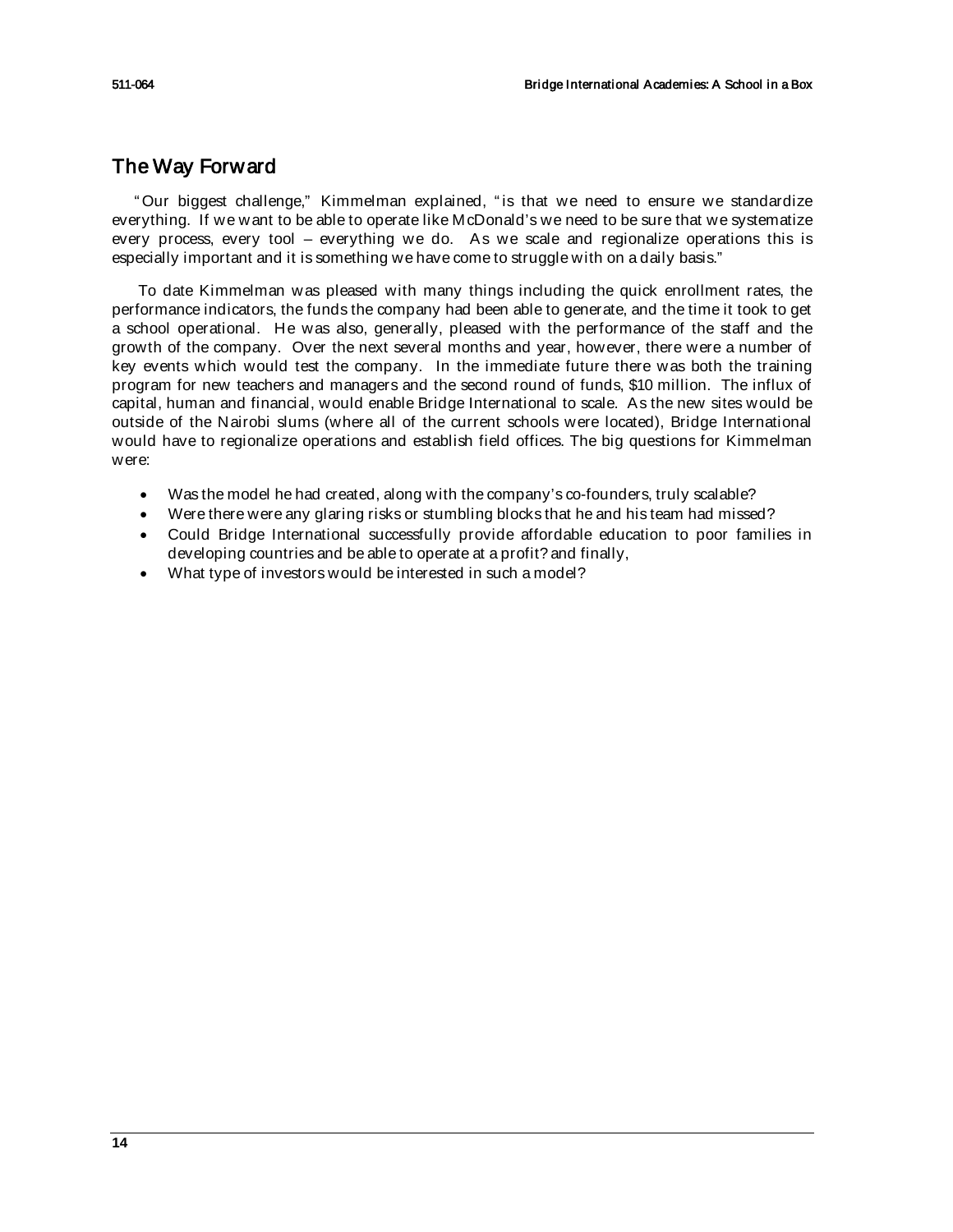#### Exhibit 3 Sample teacher script

BRIDGE INTERNATIONAL ACADEMIES - NUMERACY - STANDARD TWO

#### **EXERCISE 1.2.5**

Place value game

Before this Exercise, collect the following materials and put them in 3 different transparent containers: bottle tops, sticks, and stones. Label the container with the bottle tops 'Hundreds', the container with the stones 'Tens' and the container with the sticks 'Ones'

Get three thick papers of 100 square centimeters and make a hole at the top center of the papers and tie a string on each paper so that you end up with three necklaces.

Using a marker pen, write 'Hundreds' on the first paper, 'Tens' on the second paper and 'Ones' on the third paper.

#### 1. Now we are going to play a game.

- a. Call on 3 students to come to the front of the class and give each student one necklace out of the three necklaces that you made earlier with 'Hundreds' 'Tens' and 'Ones' written on them. Ask the students to wear the necklaces.
- b. Write 345 on the board. How many groups of hundreds are in three hundred and forty five? (Signal.) Three groups of hundreds. I am going to call on the student with the 'Hundreds' necklace

BRIDGE INTERNATIONAL ACADEMIES - NUMERACY - STANDARD TWO

container and stand next to the students with the 'Tens' necklace, facing the rest of the students.

f. The illustration below shows how the students wearing the necklaces should stand facing the other students. H stands for hundreds. Tistands for tens and O stands for ones



- g. Now I am going to call on the three students to display and count what they collected from the different containers. Ask the students to display and count what they collected.
- h. Good. We have three bottle tops for the three hundreds, four stones for the four tens and five

#### **EXERCISE 1.2.5**

to go to the 'Hundreds' container and collect 3 bottle tops. Call on the student with the 'Hundreds' necklace to collect 3 bottle tops from the 'Hundreds' container.

- c. How many groups of tens are in three hundred and forty five? (Sigmal.) Four groups of tens. I am going to call on the student with the 'Tens' necklace to go to the 'Tens' container and collect 4 stones.
- d. Call on the student with the tens necklace to collect 4 stones from the 'Tens' container and stand on the left hand side of the students with the 'Hundreds' necklace, facing the rest of the students in the class.
- e. How many individual ones are in 345? (Signal.) Five individual ones. I am going to call on the student with the 'Ones' necklace to go to the 'Ones' container and collect 5 sticks. Call on the student with the 'Ones' necklace to collect 5 sticks from the 'Ones'

#### **EXERCISE 1.2.5**

### sticks for the five individual ones. That gives us 345

- 2. Ask the three students to give back the necklaces and sit down. Call on another group of 3 students and give them the 'Hundreds', 'Tens' and 'Ones' necklaces respectively.
	- a. Write 520 on the board. Now I am going to ask these students to come and collect stones, bottle tops and sticks from the containers in front of the class so that they end up with the number on the board.
	- b. Ask the students with the hundreds, tens and ones necklaces to pick stones, bottle tops and sticks from the containers labelled 'Ones', 'Tens' and 'Hundreds' and then ask them to stand in front of the class as shown in the illustration on Exercise 5 part 1 f.
	- c. Point to the student wearing the 'Hundreds' necklace. What was this student supposed to collect? (Signal.) Bottle tops.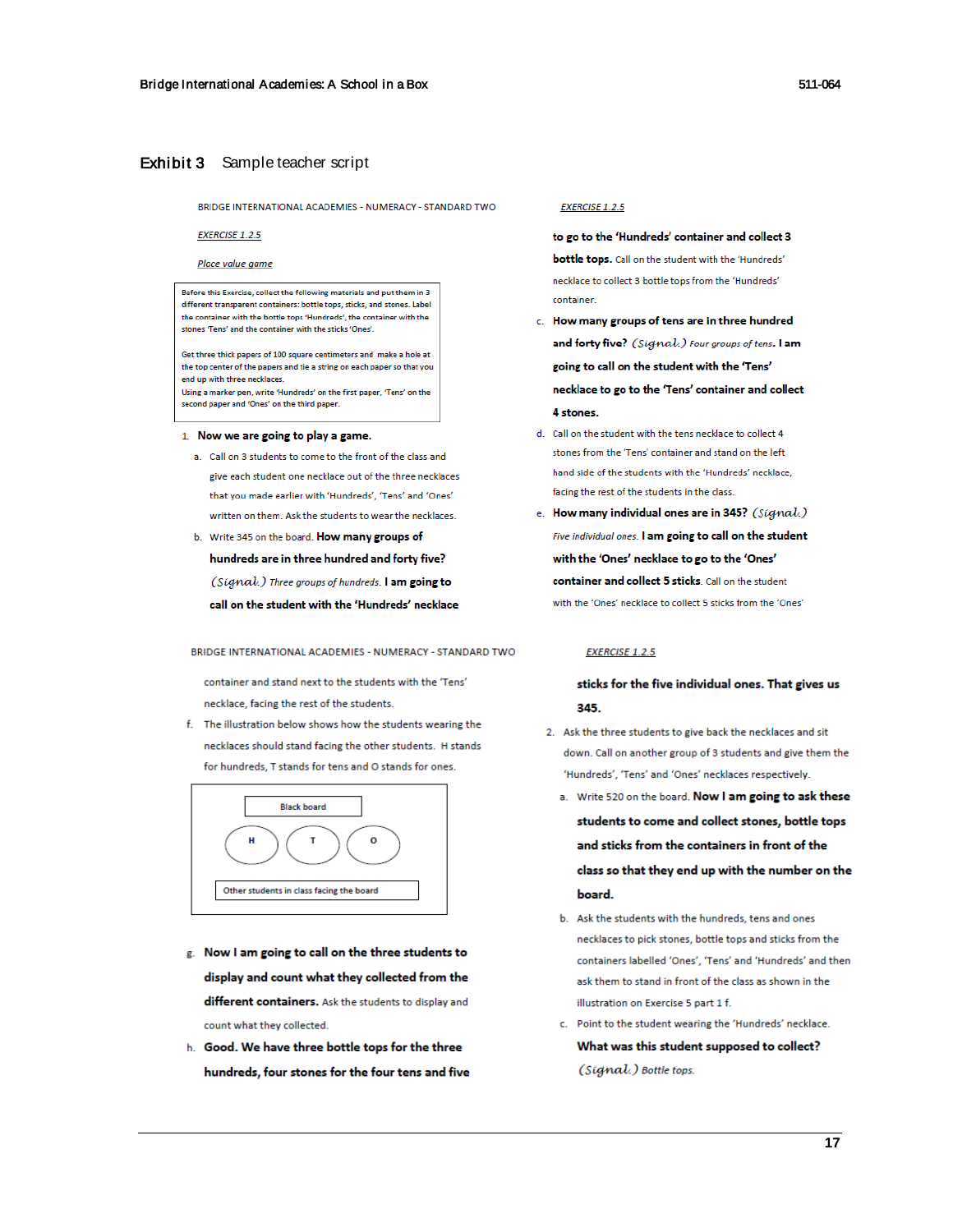# Exhibit 3 cont.

BRIDGE INTERNATIONAL ACADEMIES - NUMERACY - STANDARD TWO

- d. To the student wearing the 'Hundreds' necklace. Display and count what you collected.
- e. Now I am going to call on a student to say whether this student got the place value right. Call on a student to say whether the student got the place value right. If they didn't, ask another student to correct them.
- f. Point to the student wearing the 'Tens' necklace. What was this student supposed to collect? (Signal.) Stones.
- g. To the student wearing the 'Tens' necklace. Display and count what you collected.
- h. Now I am going to call on another student to say whether this student got the place value right. Call on a student to say whether the student got the place value right. If they didn't, ask another student to correct them.

#### **EXERCISE 1.2.5**

- i. Point to the student wearing the 'Ones' necklace. What was this student supposed to collect? (Signal.) Sticks.
- j. To the student wearing the 'Ones' necklace. Display and count what you collected.
- k. Now I am going to call on another student to say whether this student got the place value right. Call on another student to say whether this student got the place value right. If they didn't, ask another student to correct them.
- I. Ask the three students to give back the necklaces and sit down. Call on several other students in groups of three and repeat Exercise 5 part 2 with the following numbers:
	- $900$
	- 234
	- $349$
	- 34
	- $\cdot$  2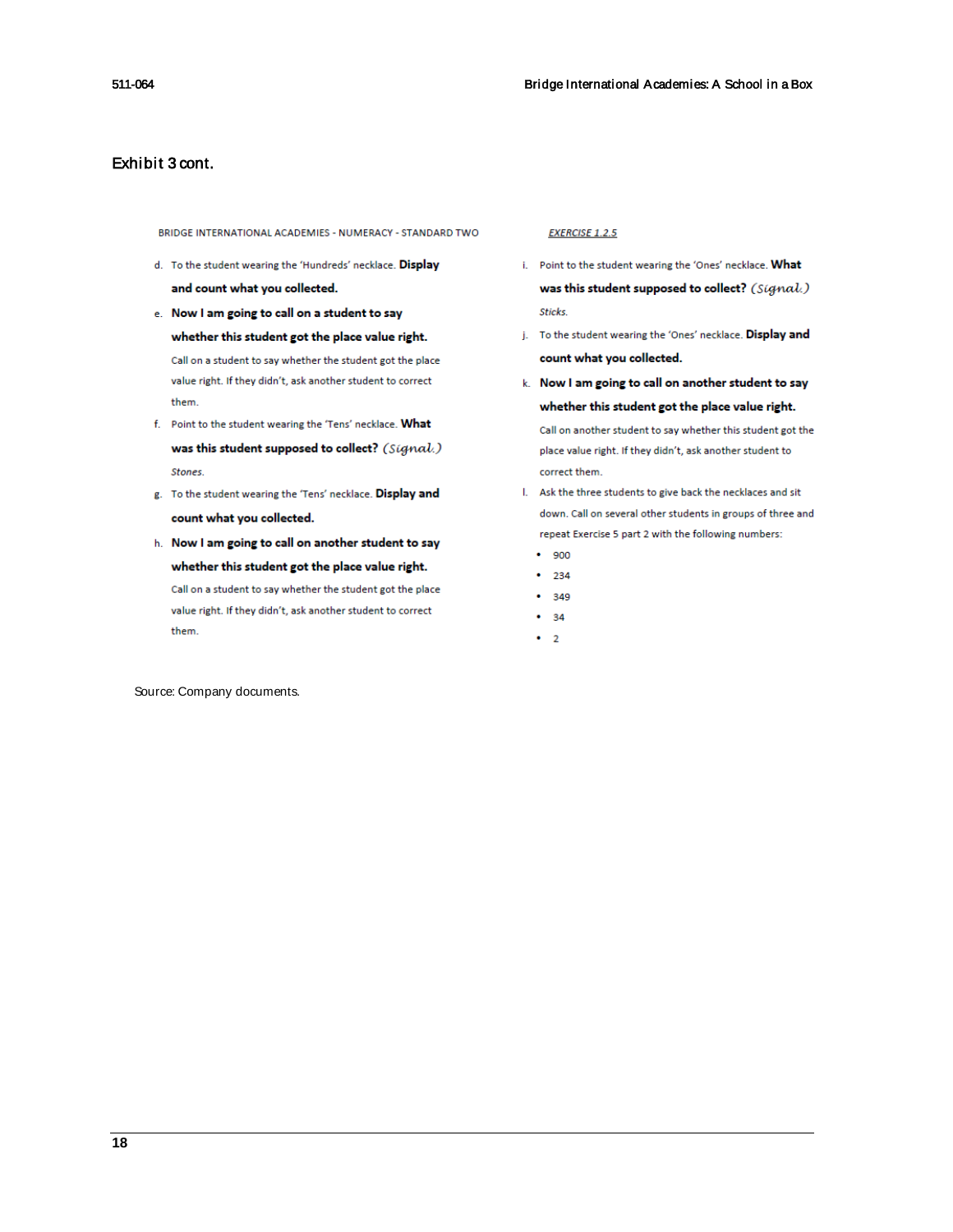Exhibit 4 Exceprt from School Manager's Manual: Instructional Leadership Responsibilities

# A Summary of Instructional Leadership Responsibilities

# Every Day

- Monitor the actual arrival time of students and staff, the departure time of staff, and the attendance records of students and all staff.
- Audit time-on-task by checking the start and end times of lessons.
- Supervise the pace and progress of lesson coverage in all academic areas.

# Every Week

- Observe teachers teaching full lessons and give them feedback.
- Collect and review samples of students' class work and homework books, and stamp/ date them.
- Collect and carefully analyze various assessment forms, tutoring records and class reports.
- Attend all standard-level level meetings or be conversant with the issues discussed by immediately reviewing meeting minutes. Regularly contribute items for discussion in the agenda book.
- Plan and facilitate weekly school business meetings and teacher training sessions (with the PDC where required and/ or needed).

# Every Month

Confer on instructional leadership in general and on individual teachers with

- the PDC or other HQ staff following their observations.
- Review the make-up and size of reading groups.
- Monitor ability-based class seating arrangements in all classes.
- Undertake an instructional materials inventory.
- Communicate with parents.
- Engage the community.

# Every Term

- Organize mid-term tests with headquarters.
- Prepare teachers for writing report cards.
- Photocopy end-of-term/ year exams from headquarters.
- Most of these items are now presented in detail below – others appear in detail in other sections of the manual.
- Each item is organized under " Scheduled" meaning there is a specific time the school manager must undertake this responsibility, or under "Flexible" which means the school manager can do it any time within that day (Daily), week (Weekly), month (Monthly) or term (Termly).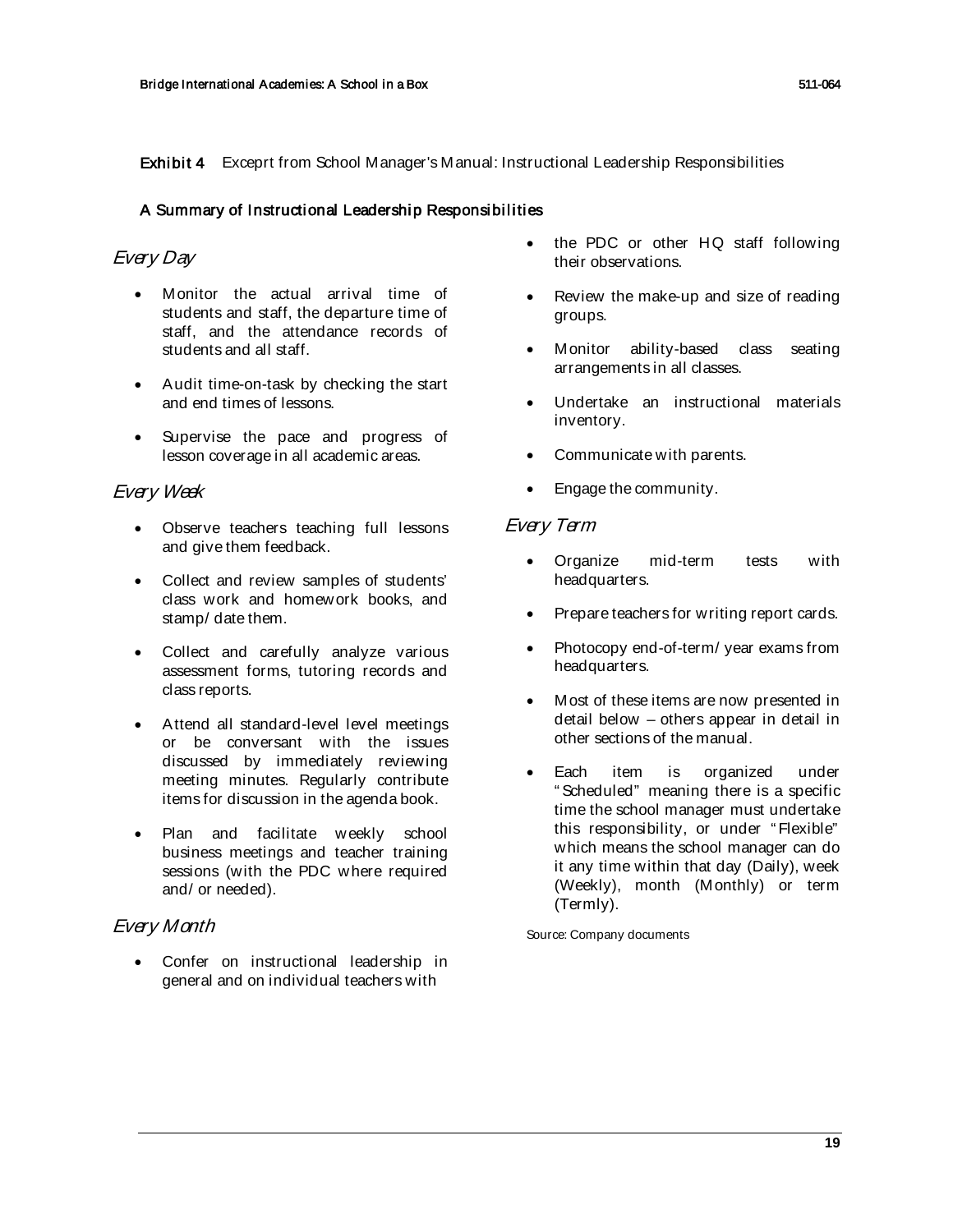Exhibit 5 Exceprt from School Manager's Manual: Expenses and Payroll – Summary Reports

### Sending Summary Reports to Headquarters

Towards the beginning of every month, you will need to send HQ a summary of some basic information in your school. This includes your expenses for the month from which we will calculate your bonus.

The date by which you MUST send this information will be on the Weekly Planner. You may send the information earlier if you have it ready.

You will use the **EP06 - SMS Summary Data TO HQ** form to help you pull together the information you need to send. When filling in the information for a particular month, you will fill in information for every row in one column.

You will write in your school code in the first row and the first three letters of the month for which you are sending information.

From the AP06 - Student Attendance Audit forms for each teacher you will calculate the total number of unpaid students you found in class for the month and add that number to the third row. For the next two rows, you will add up the total number of days that all your teachers were absent in the month and the total number of days all your teachers were late or early.

The next 9 rows are related to your total expenses for the month. Use the EP03 - Monthly Budget and Expenses Form to fill in those rows. You will notice that the number in the Budget and Expenses From matches the number in the SMS Summary Data to HQ form. So if you spent a total of 250/ = on water for the month, you should enter 250 into the Expenses 1. Water row of the SMS Summary Data to HQ form. You are entering the total for each category for the month.

When you get to the row asking for the Petty Cash Balance, you should look at your EP02 - Petty Cash Ledger form and find the last balance of the month for which you are sending the information.

For the class sizes, you should write zero in any class which you don't have. For the classes you do have, you should write the number total number of children present during the last class count you recorded on your Weekly Planner (GM01) for the last week of the month you are reporting on.

Once you have this information on the form, you should use your phone to text the information to HQ at 0714 600 534. You will text the information in the specified format on the form, which is the information in the first row followed by a space and the information in the next row. This continues until you have types all the information into the SMS.

The message should look like the following:

EXPENSES KN JUL 46 655 12 5 0 4500 8000 250 1230 430 0 4000 3250 0 220 0 9580 1310 23 35 30 33 0 28

If there is something incorrect in the message you will be contacted by HQ.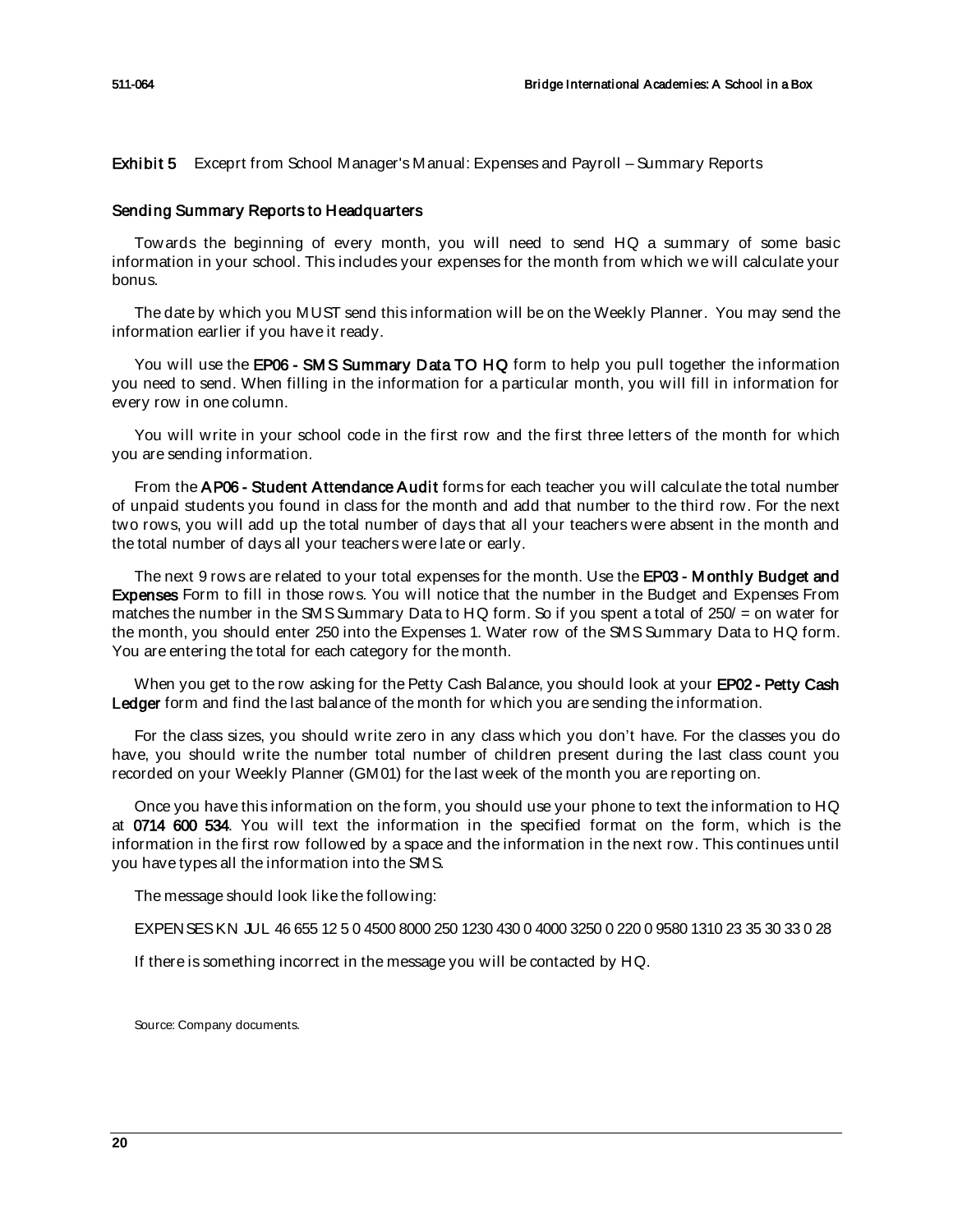# Exhibit 6 Excerpt from School Manager's Manual: Weekly Planner

# January 11 - 16, 2010

# **Daily Activities**

| <b>Monday</b>                                                                                                         | <b>Tuesday</b>                                                                                                                   |  |  |  |  |
|-----------------------------------------------------------------------------------------------------------------------|----------------------------------------------------------------------------------------------------------------------------------|--|--|--|--|
| <b>Staff Attendance</b><br>А.                                                                                         | <b>fints</b><br><b>fl.ats</b><br>А.<br><b>Staff Attendance</b>                                                                   |  |  |  |  |
| <b>B.</b><br>Classrooms Visited                                                                                       | <b>B.</b><br>Classrooms Visited                                                                                                  |  |  |  |  |
| c.<br>#Allocated Time Probs                                                                                           | End<br>Start<br>End<br>Start<br>c.<br>#Allocated Time Probs<br>m <sub>m</sub><br>Grade Levels Atlanded                           |  |  |  |  |
| <b>Whole School Assembly</b><br>D.                                                                                    | Attend Grade Level Mtgs<br>D.<br>ashbox Balance<br><b>Milton Balance</b><br><b>Total Daily Exper</b><br><b>Total Daily Expen</b> |  |  |  |  |
| <b>EOD Accounting Summ</b><br>E.                                                                                      | <b>EOD Accounting Summ</b><br>E.<br><b>KIMS Received and Used</b><br><b>GMS Received and Used</b>                                |  |  |  |  |
| Update MasterRoster info<br>F.                                                                                        | Update MasterRoster info<br>F.                                                                                                   |  |  |  |  |
|                                                                                                                       |                                                                                                                                  |  |  |  |  |
| Wednesday                                                                                                             | <b>Thursday</b><br><b>flate</b>                                                                                                  |  |  |  |  |
| А.<br><b>Staff Attendance</b>                                                                                         | <b>Staff Attendance</b><br>А.                                                                                                    |  |  |  |  |
| в.<br><b>Classrooms Visited</b>                                                                                       | в.<br><b>Classrooms Visited</b>                                                                                                  |  |  |  |  |
| c.<br>#Allocated Time Probs                                                                                           | End<br>Start<br>End<br>c.<br>#Allocated Time Probs<br>ashbox Balance                                                             |  |  |  |  |
| <b>EOD Accounting Summ</b><br>D.                                                                                      | <b>Total Daily Exper</b><br><b>School Summit</b><br>D.<br>#5MS Received and Used<br><b>Total Daily Expense</b>                   |  |  |  |  |
| Update MasterRoster info<br>Е.                                                                                        | <b>EOD Accounting Summ</b><br>Е.<br><b>6MS Received and Used</b>                                                                 |  |  |  |  |
|                                                                                                                       | Update MasterRoster info<br>F.                                                                                                   |  |  |  |  |
|                                                                                                                       |                                                                                                                                  |  |  |  |  |
| Friday                                                                                                                | <b>Saturday</b><br><b>films</b><br><b>flate</b>                                                                                  |  |  |  |  |
| <b>SAbsent</b><br>А.<br><b>Staff Attendance</b>                                                                       | <b>SAbsent</b><br>А.<br><b>Staff Attendance</b>                                                                                  |  |  |  |  |
| в.<br><b>Classrooms Visited</b>                                                                                       | в.<br><b>Classrooms Visited</b>                                                                                                  |  |  |  |  |
| c.<br>#Allocated Time Probs                                                                                           | Start<br>End<br>Start<br>End<br>c.<br>#Allocated Time Probs                                                                      |  |  |  |  |
| D.<br><b>Whole School Assembly</b>                                                                                    | Time<br>idal Daily Expen<br><b>Chox Balance</b><br><b>EOD Accounting Summ</b><br>D.<br><b>6MS Received and Used</b>              |  |  |  |  |
| Attend Grade Level Mtgs<br>E.                                                                                         | Grade Levels Attended<br>Update MasterRoster info<br>E.                                                                          |  |  |  |  |
| <b>EOD Accounting Summ</b><br>F.                                                                                      | <b>Total Daily Expen</b><br><b>Nov Balance</b>                                                                                   |  |  |  |  |
| G.<br>Update MasterRoster info                                                                                        | #SMS Received and Used                                                                                                           |  |  |  |  |
|                                                                                                                       |                                                                                                                                  |  |  |  |  |
| Information for the Week                                                                                              |                                                                                                                                  |  |  |  |  |
| P-B<br>$1 - B$<br>$3-A$ $3-B$<br><b>B. # New Registrations</b><br>1-A<br>2-A<br>2-B<br># Students<br><b>This Week</b> |                                                                                                                                  |  |  |  |  |
| (Den't do count onSaturday)                                                                                           |                                                                                                                                  |  |  |  |  |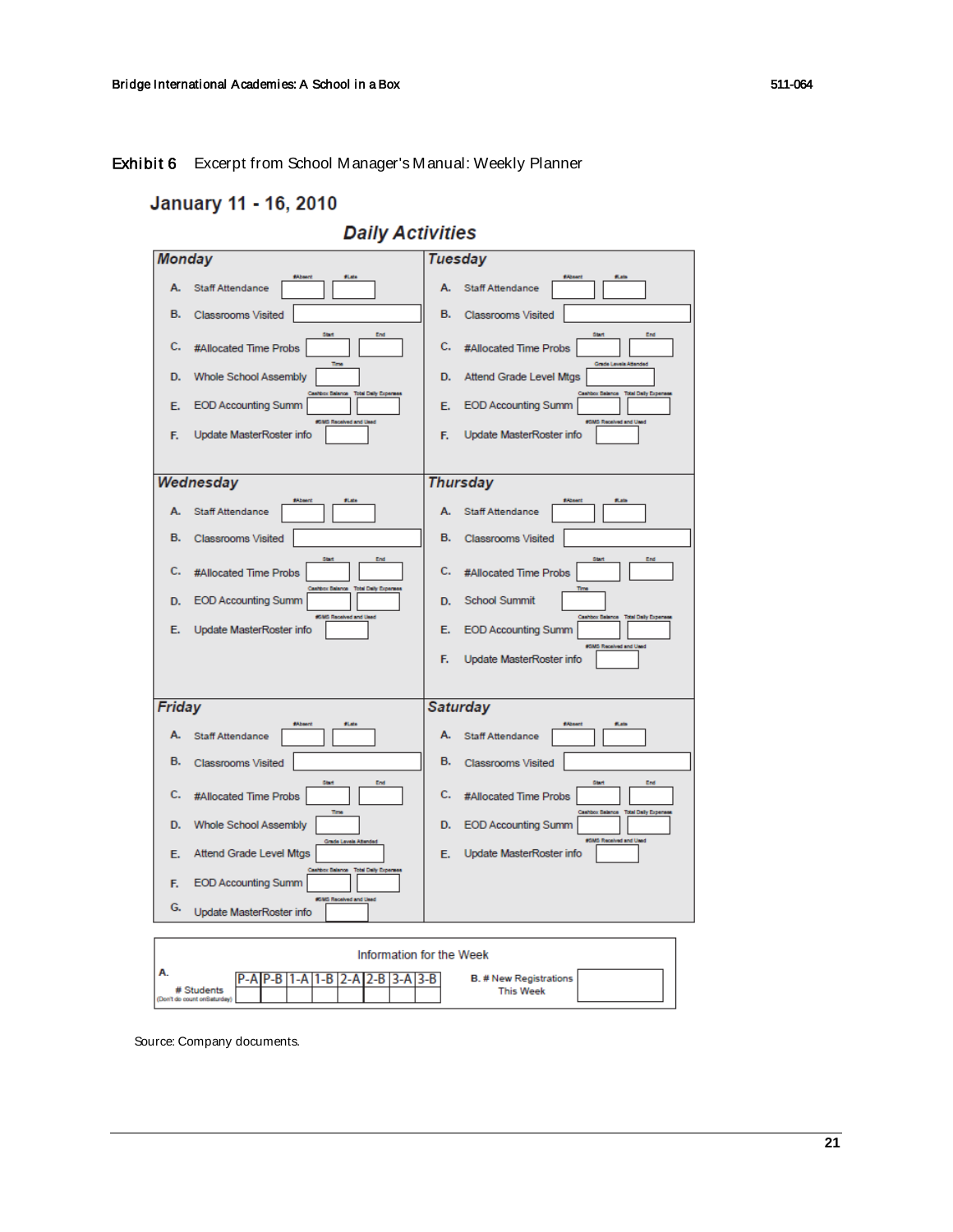Exhibit 7 Achieving profitability at the school level

# Class Sizes

The target class size was 66 students. This number was determined based on extensive research conducted across the world on the impact of class sizes on educational outcomes. It was designed to be an optimal balance between not being too large so that the teacher could still actually focus on individual children, but being large enough that financially the class and the school could be successful.

# School Enrollment Growth

Headquarters determined what the growth in student numbers should be in order for the school to be on track financially to succeed and what could reasonably be attained. The following were the expected target numbers for the school:

In the first year of a new school, five classrooms were built to serve Pre-Unit through Standard Three. Given that there was one teacher per class, there would be a total of five teachers that first year. The average class size for year one was expected to be about 50 students, therefore during year the one the school could reach about 250 students.

By year three, the school was expected to have scaled to reach more than 700 students in 11 classes with the oldest students in Standard Five.

The way the school added classes was very specific to having offering certain grades and growing as the students get older, with many standards ultimately becoming double stream. Table A illustrates how a school was expected to grow in terms of number of classes and standards for the first three years.

| # Classes        | Year 1 | Year 2         | Year 3         |
|------------------|--------|----------------|----------------|
| Pre-Unit         | 2      | 2              | 2              |
| Std 1            |        | $\overline{2}$ | $\overline{2}$ |
| Std 2            |        | 2              | 2              |
| Std <sub>3</sub> |        | $\overline{2}$ | $\overline{2}$ |
| Std 4            |        |                | 2              |
| Std 5            |        |                | 1              |
| Std 6            |        |                |                |
| Std 7            |        |                |                |
| Std 8            |        |                |                |
| <b>Total</b>     | 5      | q              |                |

# Table A School growth

Source: Company documents.

After year three, the school would continue to add one standard each year so as to support the existing students. By year six, the school was expected to pre-unit through standard eight.

After year three, the exact number of classes added each year depended on the specifics of the community and the size of the plot on which the school was based. For example, some schools might add one new class of pre-unit and other two in a given year.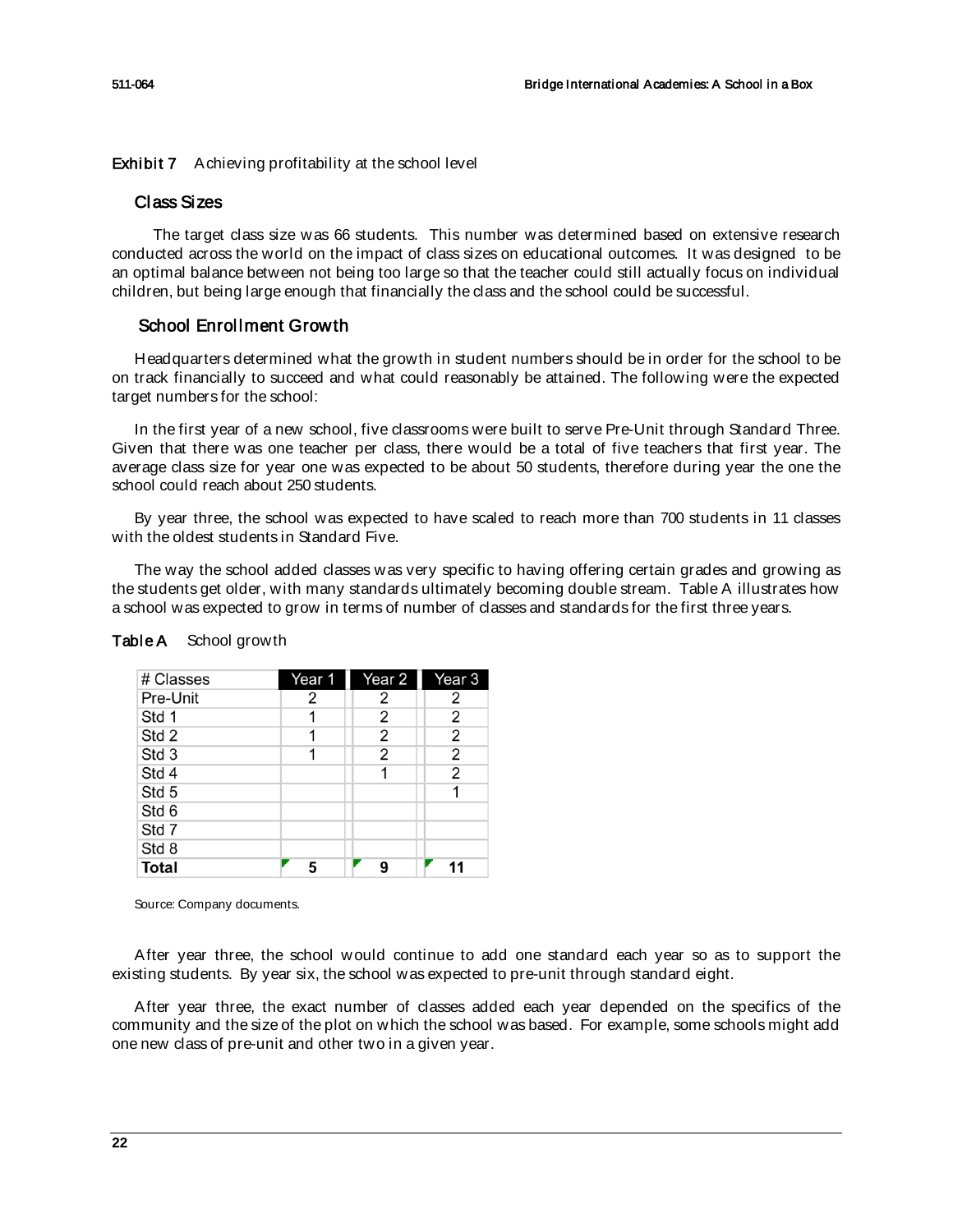Exhibit 9 Overview of centralized operations

# Central Support Service and Development

In addition to Support Personnel, Headquarters also provides a variety of centralized services that are what allows an individual Bridge International Academy to be successful:

- The acquisition of land in a prime location in the community
- The construction of high-quality, low-cost school buildings and facilities for all of our schools.
- The development and provision of specialized and customized instructional materials (Scripted Lesson Plans, Teacher Guides, Reading Books, Examinations, and all other instructional materials)
- World-Class specialized Teacher Training Program to ensure your teachers are adequately prepared
- Comprehensive School Manager Training Program
- Management, processing and accounting of:
	- All payments from parents (made by M-PESA or bank deposit) so schools do not have to collect any money at the school site
	- Centralized Payroll for all teachers and school managers
	- Processing of major expenses paid through HQ by M-PESA, and the refilling and management of small petty cash at the school
- Monitoring and Auditing of School Performance
	- Rigorous Testing Program to be able to measure student performance and compare across BIA schools in the network, and non-BIA schools in Nairobi, and internationally (like the US)
	- Monitoring and management of financial performance, expense budgets, profitability
	- School enrollment growth
- Development and provision of Marketing and Recruiting Materials
- Development of Management, Operational, and Support tools, forms, processes and systems to enable School Managers to effectively manage their entire school.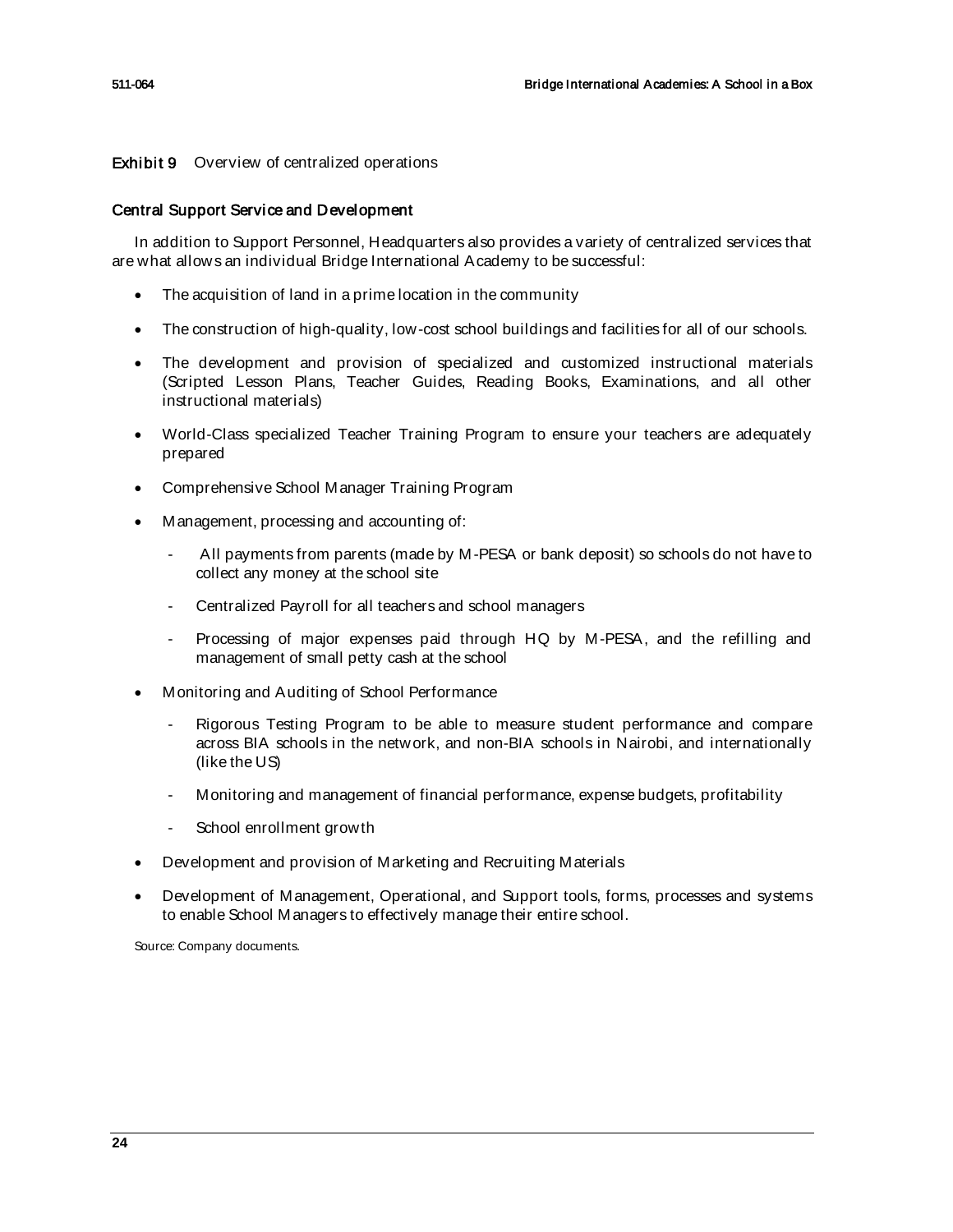### Exhibit 10 The land acquisition process

Identify Plots and Pricing After identifying a community within which it would like to work, Bridge International would hire several local individuals, on a commission basis. These individuals would identify plots of land available for sale and they would map the plots using handheld GPS devices provided by Bridge International. Mapping the plots included standing on the four corners of the plot, and writing down the GPS coordinates. These coordinates would then be sent, via text‐ message to Bridge International's central office where there was an interactive satellite map, Bridge International would then plot the GPS points on the map and immediately know the exact location, and the exact size of the plot.

Bridge International was also provided with leads to available plots through the local communities and governments. These plots were mapped in the same manner as described above.

Negotiate with Owners Bridge International would negotiate directly with the owners of the plots of land. Owners were either individuals or the community itself. Negotiation over price were based on bridge International's knowledge of market pricing, as well as its knowledge of alternative plots for a given area.

Speak with community elders/leaders Because Bridge International generally are purchased untitled plots of land, it would talk with community elders and leaders to check that there weren't other individuals or groups that laid claim to a particular plot of land. If so, Bridge International would either directly communicate with those individuals or drop the plot from consideration. In addition, in some areas where it was feasible Bridge International would hold community meetings prior to the purchase of the land.

Speak with local government administration In addition to checking with the local community elders/ leaders, Bridge International would also speak directly with the local government representative. In a slum, this representative was called the Chief (and is part of a hierarchical administration that runs directly up to the Office of the President). In many communities, the Chief would act as an unofficial or adhoc titling office. Bridge International would check with the Chief to see if there were issues or other claims on the piece of property it was considering buying.

Reverse Title Check Where possible, Bridge International would send in individuals (who were familiar with these processes) to the local land titling office, and pull the title maps of the area in which the plot Bridge International was negotiating for was located. The company could then check if the plot had an underlying title or not, and if so, if such title was recently issued, etc. This allowed Bridge International to verify more of the provenance of a piece of land.

Contract negotiation and execution Bridge International would then negotiate the final price and terms, and with lawyers draft a contract for the purchase of the land. This contract was then signed and executed between the parties. Where possible, Bridge International would then file this executed contract with the local government administration.